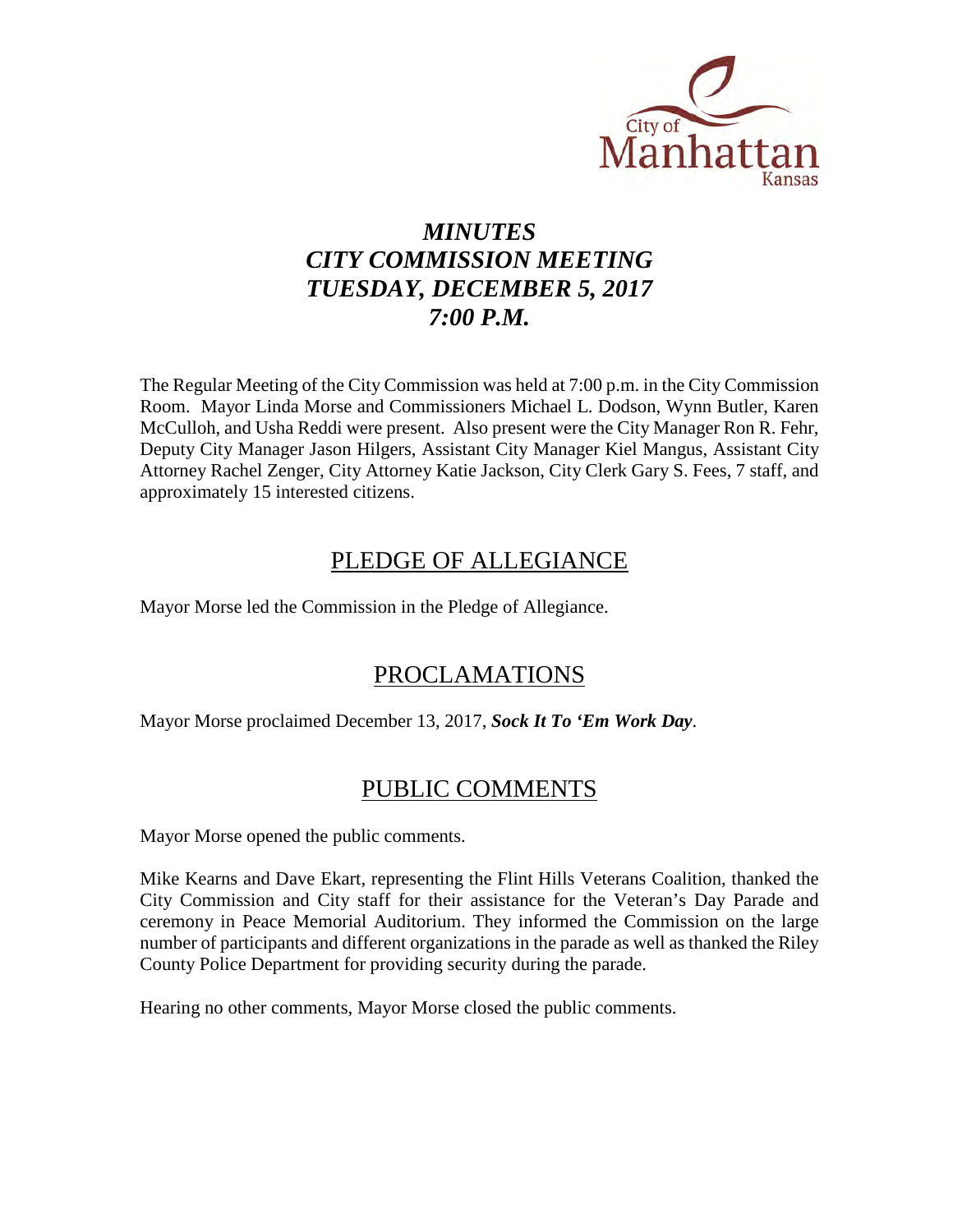# COMMISSIONER COMMENTS

Commissioner Reddi thanked the Riley County Police Department for their efforts to provide security, to keep the streets safe and for their help with the parade.

Commissioner McCulloh informed the community they can donate mittens and gloves to the Manhattan Public Library. She also encouraged citizens to support the Flint Hills Breadbasket and congratulated Commissioner Butler for doing a tremendous job decorating Old Engine One for the Mayor's Spirit of the Holidays Lighted Parade.

Commissioner Butler stated that Johnny Kaw in City Park has a festive Santa hat and lights this year. He provided an update on plans to make improvements for a plaza near Johnny Kaw and highlighted opportunities to contribute through private fundraising efforts with the Greater Manhattan Community Foundation or by purchasing a Johnny Kaw Club card at the Sunset Zoo and the Flint Hills Discovery Center.

Mayor Morse expressed her appreciation to the many volunteers that worked on the Mayor's Spirit of the Holidays Lighted Parade on Friday, December 1, 2017, and thanked Gina Scroggs, Executive Director, Downtown Manhattan, Inc., for coordinating the parade and to the many community members that contributed to the Flint Hills Breadbasket Food and Fund Drive.

# CONSENT AGENDA

(\* denotes those items discussed)

## **MINUTES**

The Commission approved the minutes of the Regular City Commission Meeting held Tuesday, November 21, 2017.

## **CLAIMS REGISTER NO. 2865**

The Commission approved Claims Register No. 2865 authorizing and approving the payment of claims from November 15, 2017 - November 28, 2017, in the amount of \$1,976,213.73.

## **LICENSES**

The Commission approved Tree Maintenance Licenses for calendar year 2018 for Brinker Tree Care, Inc., 2907 Jacque Circle; and KCAT Tree Service, LLC, 22420 Overland Road, Onaga, Kansas; and annual Cereal Malt Beverages On-Premises Licenses for Tuttle Creek Pizza Hut, 1005 Hostetler Drive, and Westloop Pizza Hut, 2931 Claflin Road.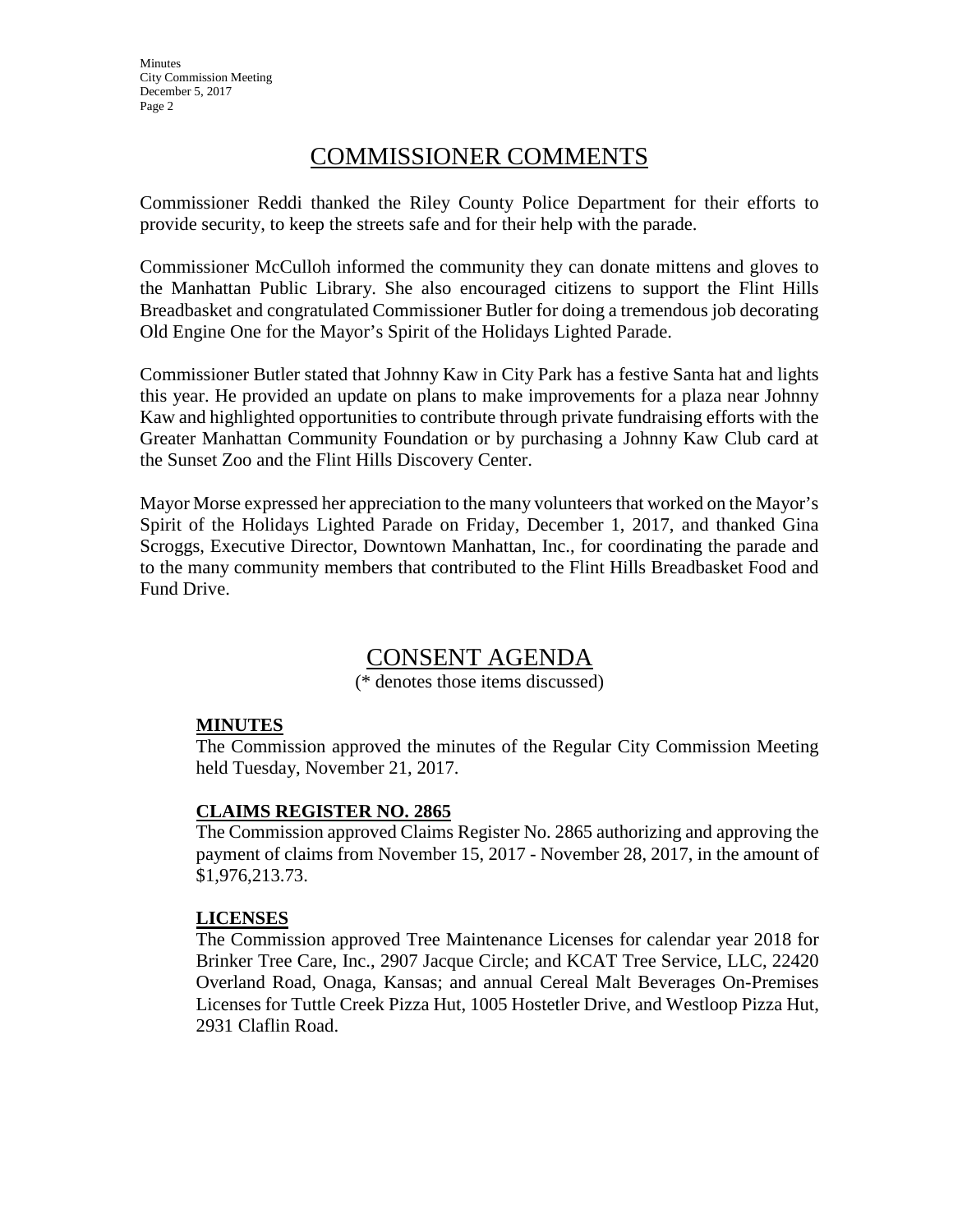# CONSENT AGENDA *(CONTINUED)*

# **ORDINANCE NO. 7326 - AMEND MANHATTAN URBAN AREA COMPREHENSIVE PLAN; ADOPT - FLINT HILLS/FORT RILEY JOINT LAND USE STUDY UPDATE**

The Commission approved Ordinance No. 7326 amending the Manhattan Urban Area Comprehensive Plan by adopting and incorporating by reference the Flint Hills/Fort Riley Joint Land Use Study Update, dated August 2017, and adding the necessary citations to Chapter 4, Chapter 6, and Appendix B, and deleting the dates of the JLUS on page 123, as proposed.

# **\* FIRST READING – FRANCHISE AGREEMENT – TWIN VALLEY COMMUNICATION**

The Commission approved first reading of an ordinance amending Article XI of Chapter 15 of the Code of Ordinances, authorizing a competitive infrastructure provider franchise with Twin Valley Communication.

### **\* FIRST READING – AMEND – CRIMINAL OFFENSES**

The Commission approved first reading of an ordinance amending certain provisions of Chapter 22 of the City's Code of Ordinances relating to criminal offenses.

## **\* FIRST READING – MUNICIPAL COURT – WITNESS FEES**

The Commission approved first reading of a Charter Ordinance relating to subpoenas and witness fees for Municipal Court matters.

#### **\* RESOLUTION NO. 120517-A – MUNICIPAL COURT – FEES**

The Commission approved Resolution No. 120517-A setting Municipal Court thirdparty service fees and an expungement fee.

## **\* RESOLUTION NO. 120517-B – EXTEND/AMEND – ENGINEER ON-CALL PROGRAM**

Brian Johnson, City Engineer, responded to questions from the Commission regarding the length of the Engineer On-Call Program and the number of firms that were selected during the initial competitive process.

Rob Ott, Director of Public Works, provided additional information and clarification on the proposed extension of the Engineer On-Call Program and responded to questions from the Commission.

The Commission approved a three-year extension through the end of 2020 of the designation of the current engineering firms under the Engineer On-Call program, and approved Resolution No. 120517-B amending the Engineer On-Call portion of the Policy by raising the project cost estimate from \$1,000,000.00 to \$1,500,000.00.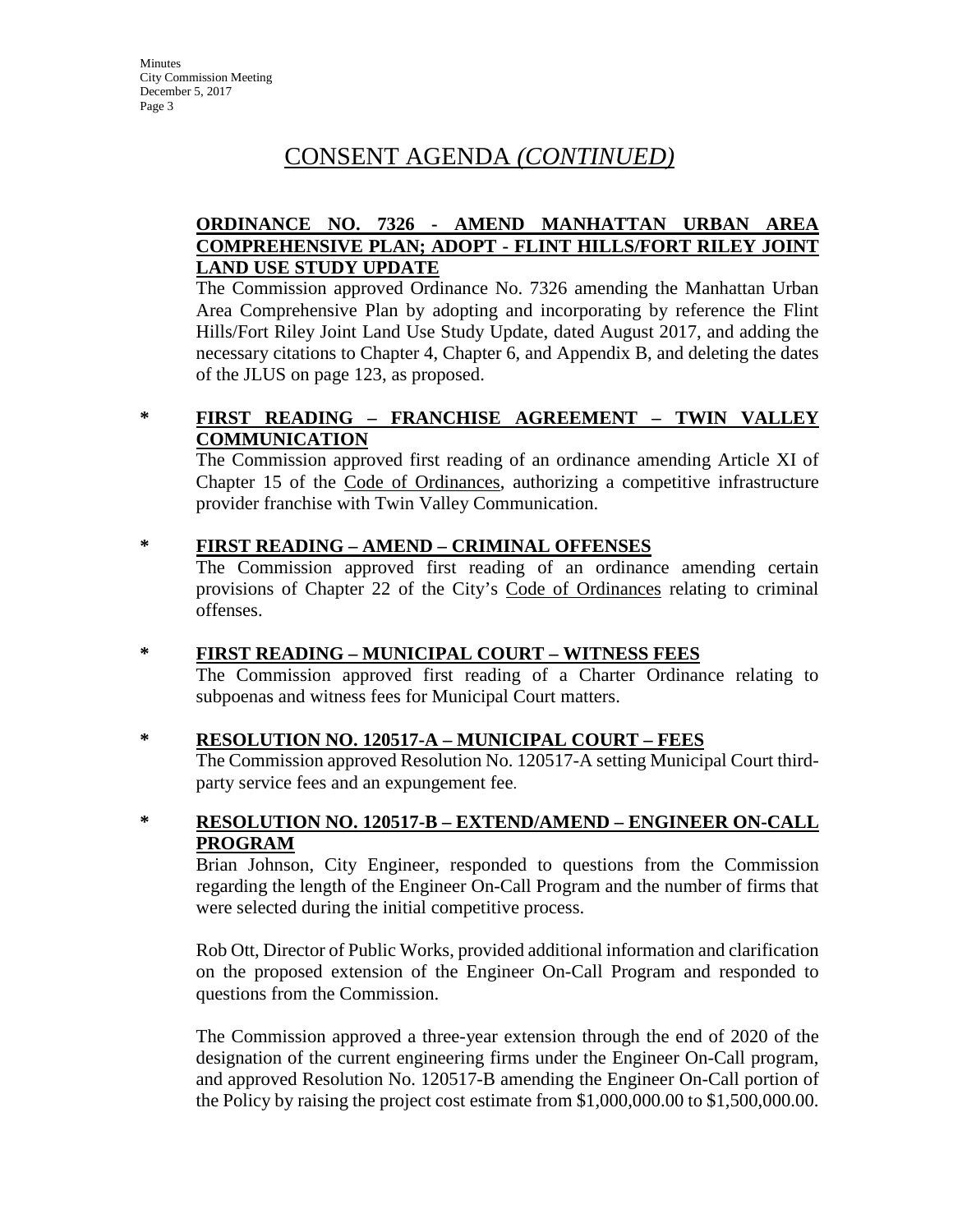# CONSENT AGENDA *(CONTINUED)*

# **RESOLUTION NO. 120517-C – AMEND – ADMINISTRATIVE PURCHASING POLICY**

The Commission approved Resolution No. 120517-C, amending the Administrative Purchasing Policy related to the purchase of goods and services for the City of Manhattan pertaining to changes related to the Engineer-On-Call services and allowing the City Manager to approve monthly payment of health claims or workers compensation claims.

## **CONCUR – AWARD CONTRACT – MARLATT AVENUE/DENISON AVENUE ROADWAY EXPANSION PROJECT, PHASE II (ST1612, CIP #EN075P, SW066P)**

The Commission concurred with Riley County on the award of a construction contract in the amount of \$2,783,786.54 to Bayer Construction, of Manhattan, Kansas, for the Marlatt Avenue/Denison Avenue Roadway Expansion Project, Phase II, Improvements (ST1612, CIP #EN075P and SW066P).

## **FIRST READING – DESIGNATE MAIN TRAFFICWAY CONNECTION – MARLATT AVENUE AND DENISON AVENUE**

The Commission approved first reading of an ordinance designating Marlatt Avenue and Denison Avenue as main trafficway connections.

## **AGREEMENT – FHDC EXHIBIT – THE DREAM WITH DA VINCI**

The Commission authorized the Mayor and City Clerk to execute an agreement in the amount of \$50,000.00 with The Curious Kids Museum from St. Joseph, Michigan, for the exhibition of *The Dream With Da Vinci* at the Flint Hills Discovery Center for the period of May 25, 2019, through September 8, 2019.

# **\* AGREEMENT/DEED – LAND SALE – LOT 4, MANHATTAN CORPORATE TECHNOLOGY PARK**

The Commission approved the purchase agreement and authorize the Mayor and the City Clerk to execute the Agreement and the deed with Kansas Gas Service for the sale of Lot 4 in the Manhattan Business Park.

Mayor Morse opened the public comments.

Hearing no comments, Mayor Morse closed the public comments.

After discussion and comments from the Commission, Commissioner McCulloh moved to approve the consent agenda. Commissioner Dodson seconded the motion. On a roll call vote, motion carried 5-0.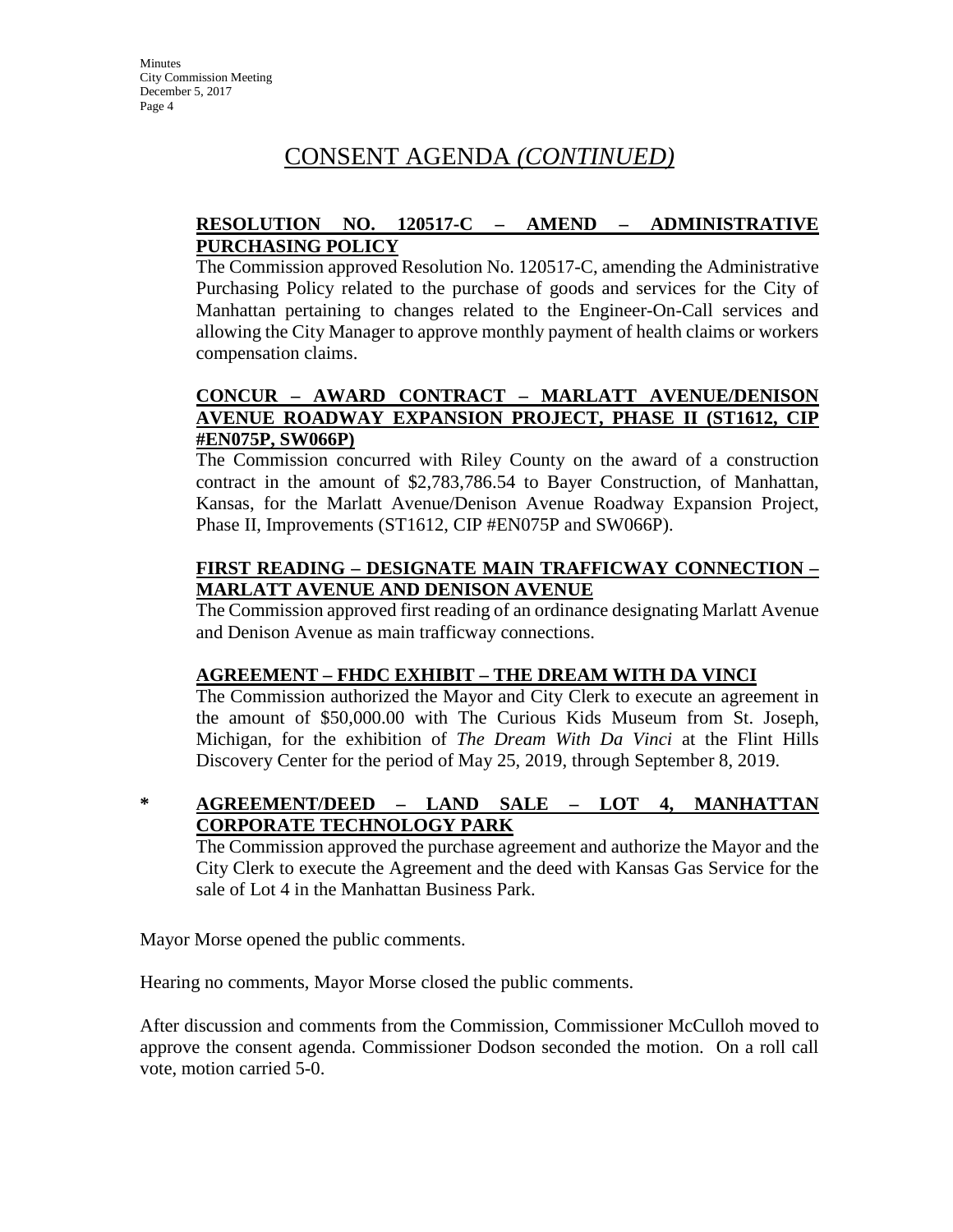# GENERAL AGENDA

# **FIRST READING - REZONE - LOT 4, MANHATTAN CORPORATE TECHNOLOGY PARK, UNIT 2; LOT 10, MANHATTAN CORPORATE TECHNOLOGY PARK, UNIT 4; AND LOTS 27 AND 29, MANHATTAN CORPORATE TECHNOLOGY PARK, UNIT 3 (I-5/AO/MBPO TO I-3/AO/MBPO)**

Chad Bunger, Assistant Director of Community Development, presented an overview of the item. He highlighted an aerial map of the current zoning and proposed rezoning. He provided information on existing businesses at the Manhattan Business Park, site plan and available lots at the Business Park. He then responded to questions from the Commission regarding ownership of the lots and connectivity to sidewalks and trails.

Mayor Morse opened the public comments.

Hearing no comments, Mayor Morse closed the public comments.

After comments from the Commission, Commissioner Dodson moved to approve first reading of an ordinance rezoning Lot 4, Manhattan Corporate Technology Park, Unit 2; Lot 10, Manhattan Corporate Technology Park, Unit 4; and Lots 27 and 29, Manhattan Corporate Technology Park, Unit 3, generally located to the north and east of the Manhattan Regional Airport within the Manhattan Business Park from I-5/AO/MBPO, Business Park District with Airport Overlay and Manhattan Business Park Overlay, to I-3/AO/MBPO, Light Industrial District with Airport Overlay and Manhattan Business Park Overlay, based on the findings in the Staff Report *(See Attachment No. 1)*, and the recommendation of the Manhattan Urban Area Planning Board Planning Board. Commissioner Butler seconded the motion. On a roll call vote, motion carried 5-0.

## **FIRST READING - LEVY .25% SALES TAX - PARKS AND RECREATION IMPROVEMENTS; REAL ESTATE TRANSFER AGREEMENT/INTERLOCAL AGREEMENT WITH USD 383 - OPERATIONS AND USE – ANTHONY AND EISENHOWER MIDDLE SCHOOLS**

Jason Hilgers, Deputy City Manager, provided an overview of the item. He highlighted first reading of the proposed ordinance levying .25% sales tax for the Parks and Recreation improvements, discussed the City/USD 383 Land Transfer Agreement, and highlighted the City/USD 383 Interlocal Agreement. He then responded to questions from the Commission about the Interlocal Agreement and provided clarification on the Agreements and the ballot initiative.

Mayor Morse opened the public comments.

Hearing no comments, Mayor Morse closed the public comments.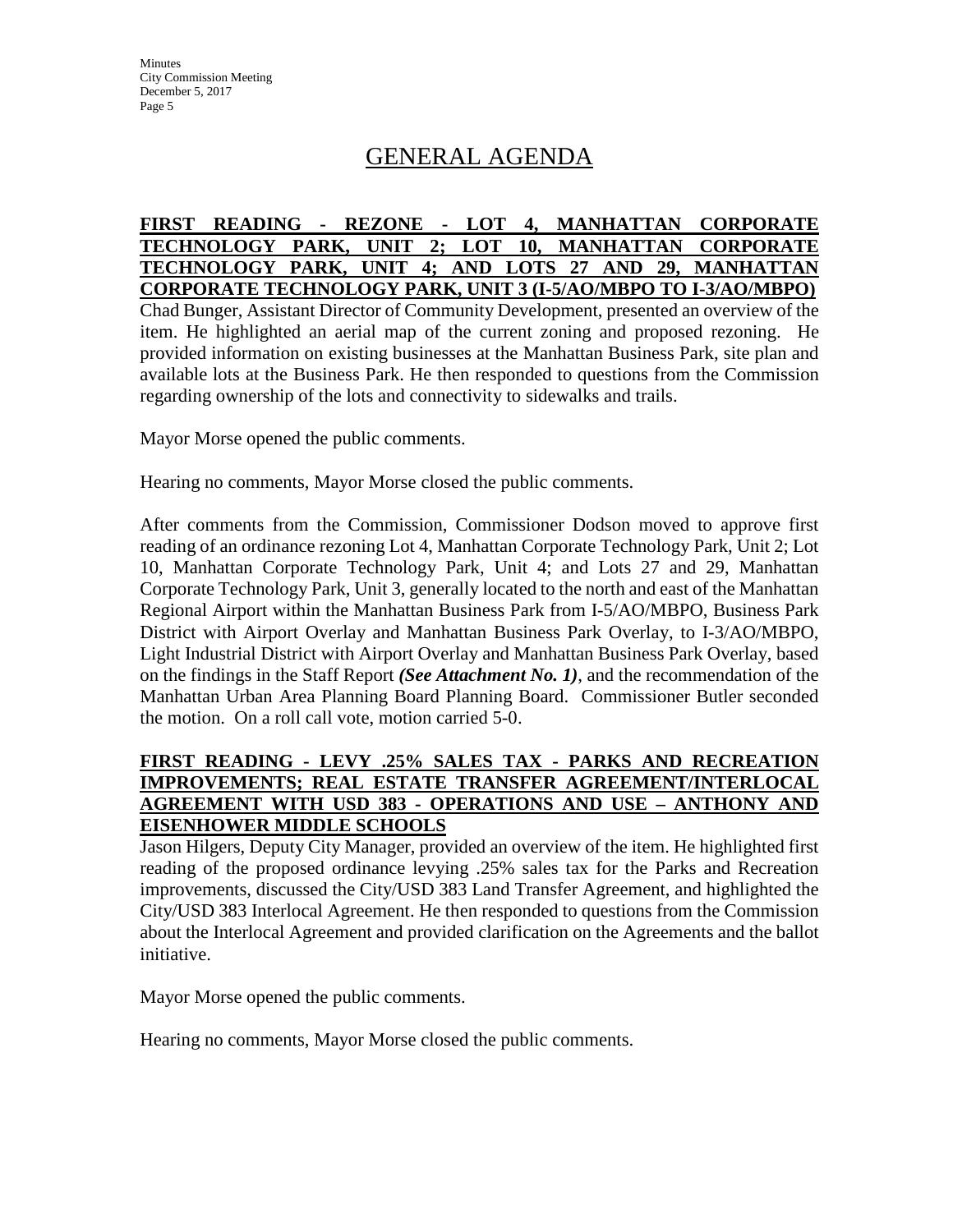## **FIRST READING - LEVY .25% SALES TAX - PARKS AND RECREATION IMPROVEMENTS; REAL ESTATE TRANSFER AGREEMENT/INTERLOCAL AGREEMENT WITH USD 383 - OPERATIONS AND USE – ANTHONY AND EISENHOWER MIDDLE SCHOOLS** *(CONTINUED)*

After discussion and comments from the Commission, Commissioner Dodson moved to approve first reading of an ordinance levying a .25% sales tax for the Parks and Recreation improvements; approve a Real Estate Transfer Agreement with USD 383 for the middle school improvements and an Interlocal Agreement with USD 383 for the operations and use of the middle school improvements, and authorize the Mayor and City Clerk to execute the Agreements. Commissioner Butler seconded the motion. On a roll call vote, motion carried 5-0.

#### **RECOMMENDED 2019 CITY PROJECTS; RESOLUTION NO. 120517-D - INTENT TO DEDICATE CITY-UNIVERSITY FUNDS - NORTH CAMPUS CORRIDOR IMPROVEMENTS**

Kiel Mangus, Assistant City Manager, presented an overview of the item. He highlighted the history and purpose of the City-University Fund, the City-University Fund process, the North Campus Corridor, and provided an overview of the City-University Fund 2019 recommended projects including Campus perimeter traffic improvements, Colbert Hills Special Assessment support, and Campus Creek stormwater box safety improvements. He then responded to questions from the Commission regarding the process for each project, highlighted the Colbert Hills Special Assessment support and provided clarification on the terms and length of the Agreement with Colbert Hills.

Mayor Morse stated that she would not be supporting the funding request for the Colbert Hills Special Assessment support.

Ron Fehr, City Manager, responded to questions from the Commission and provided additional information on the Campus Creek stormwater box safety improvements and project funding.

Rob Ott, Director of Public Works, provided additional information on the Campus Creek stormwater project.

Kiel Mangus, Assistant City Manager, responded to questions from the Commission regarding the proposed resolution of intent for the North Campus Corridor project and stated that this does not bind future City Commissioners.

Ron Fehr, City Manager, provided additional information on the proposed resolution of intent for the North Campus Corridor project and likely project funding plan.

Mayor Morse opened the public comments.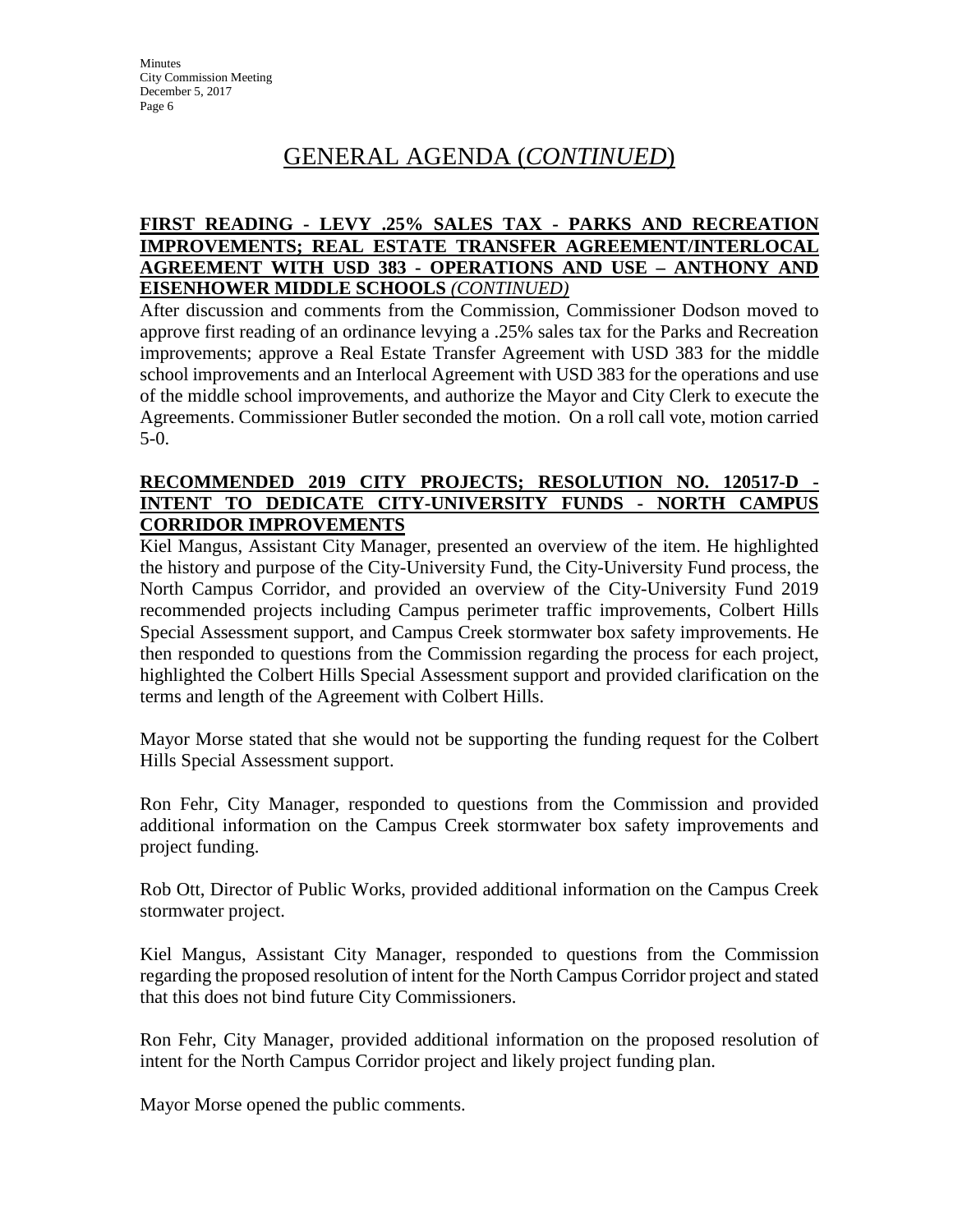## **RECOMMENDED 2019 CITY PROJECTS; RESOLUTION NO. 120517-D - INTENT TO DEDICATE CITY-UNIVERSITY FUNDS - NORTH CAMPUS CORRIDOR IMPROVEMENTS** *(CONTINUED)*

Hearing no comments, Mayor Morse closed the public comments.

After discussion and comments from the Commission, Commissioner Dodson moved to approve the recommendation of City projects for 2019 totaling \$390,000.00 in the City-University Special Projects Fund to Kansas State University, and approve Resolution No. 120517-D regarding the intent to identify \$500,000.00 annually of City-University Funds to be dedicated for the North Campus Corridor improvements beginning in 2020. Commissioner Reddi seconded the motion. On a roll call vote, motion carried 5-0, with the exception of the Colbert Hills Special Assessment support and funding request, which carried 4-1 with Commissioner Morse voting against the item.

# **FIRST READING - IMPLEMENT EQUIVALENT RESIDENTIAL UNIT STORMWATER FEE STRUCTURE; AMEND - STORMWATER RATES**

Brian Johnson, City Engineer, presented an overview of the item. He highlighted a review of the community survey for stormwater; presented the existing capacity and deficiencies; reviewed the Downtown Watershed Study and recommendations; reviewed the cost of services recommendations; highlighted the current debt service for stormwater projects; discussed the declining tier assessments methods; and highlighted the proposed five-year rate structure for commercial and residential. He responded to questions from the Commission and discussed the impacts of the five-year flattening as proposed and projects that would likely be delayed.

After comments and discussion of the Commission, Brian Johnson, City Engineer, responded to questions from the Commission regarding the proposed rate structure. He provided information on the top commercial users and methods of assessment.

Kiel Mangus, Assistant City Manager, informed the Commission that they have also talked with Kansas State University about the proposed rate structure and they were interested in phasing this over a five-year period to prepare appropriately.

Rob Ott, Director of Public Works, informed the Commission that City staff also met with USD 383 and they were favorable to what is being proposed. He stated they also presented to the small business group with the Manhattan Area Chamber of Commerce and that the ordinance for stormwater would go into effect July 1, 2018.

Brian Johnson, City Engineer, responded to questions from the Commission regarding the future revenue streams and highlighted the Downtown Recommendations Map and the Capital Improvement Project sequencing order.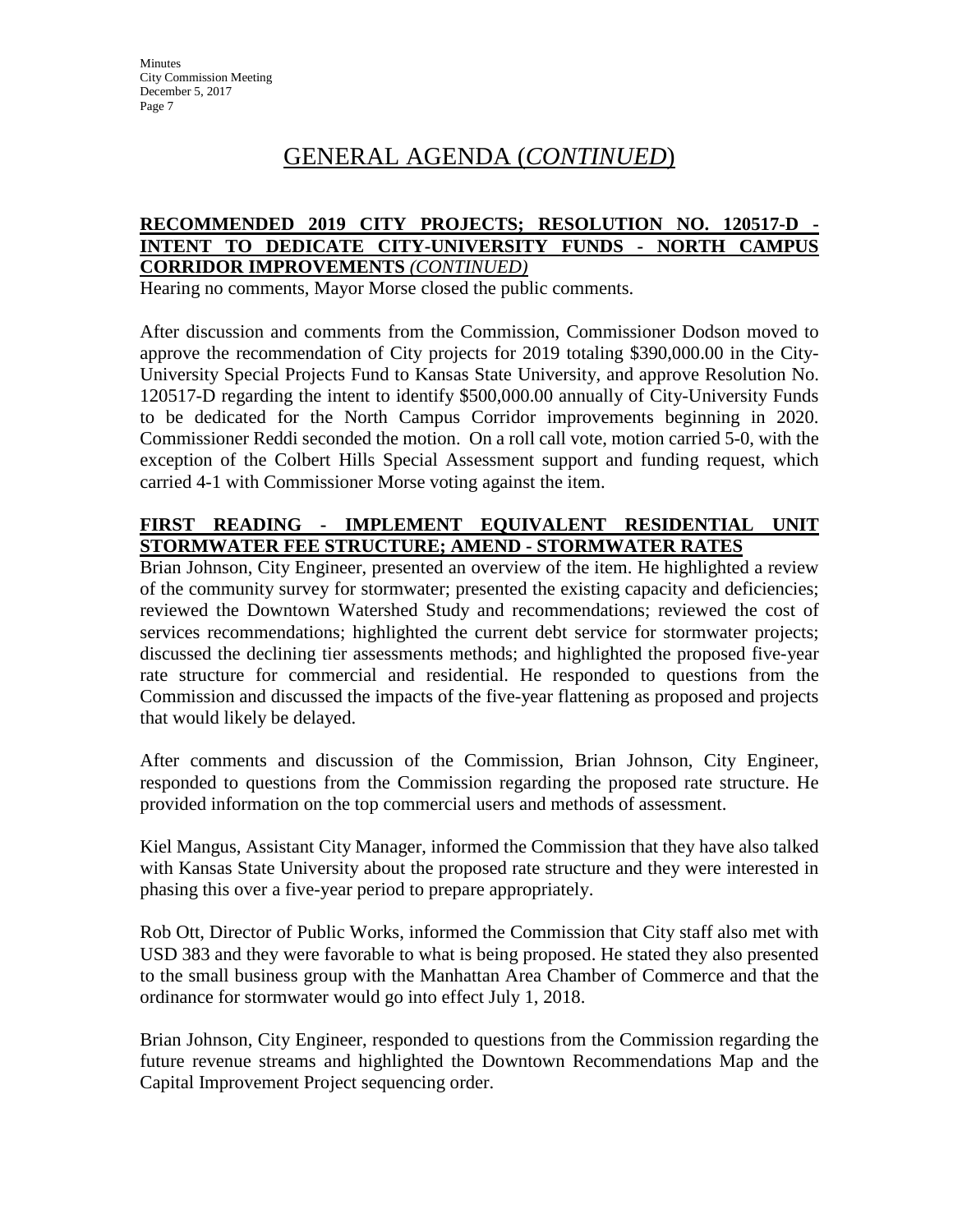## **FIRST READING - IMPLEMENT EQUIVALENT RESIDENTIAL UNIT STORMWATER FEE STRUCTURE; AMEND - STORMWATER RATES**

Ron Fehr, City Manager, highlighted the current debt-service projects annual payments, payoff dates, and original costs for 12 projects.

Mayor Morse opened the public comments.

Hearing no comments, Mayor Morse closed the public comments.

After additional discussion and comments from the Commission, Commissioner Dodson moved to approve first reading of a charter ordinance allowing the City to establish stormwater rates by regular ordinance, effective July 1, 2018, and first reading of an ordinance defining the fee structure for stormwater rates by implementing an Equivalent Residential Unit (ERU) fee structure setting the commercial rate at \$3.96 per month and the residential rate at \$5.34 per month, effective July 1, 2018. Commissioner Butler seconded the motion. On a roll call vote, motion carried 5-0.

## **FIRST READING – AMEND - WATER AND SEWER RATES AND OTHER CHARGES**

Randy DeWitt, Assistant Director for Public Works for Water and Wastewater, presented an overview of the item. He highlighted the cost of services study for both water and wastewater; presented the customer impacts for water and wastewater; provided the amended water rates and charges for water and wastewater; and highlighted the amended sewer rates and charges as well as customer impacts based on the average sewer monthly and annual billing. He then responded to questions from the Commission regarding the proposed rate changes and stated that the rate structure is being reset to be fair and equitable.

After comments and questions from the Commission, Randy DeWitt, Assistant Director for Public Works for Water and Wastewater, highlighted the average combined monthly billing for residential and commercial customers from 2005-2025 projections; presented the Water Fund balance from 2012-2025 projections and Wastewater Fund balance from 2011-2025 projections; presented the System Development Charges for water and wastewater; and highlighted additional proposed updates to the ordinance for water and wastewater. He then responded to questions from the Commission regarding conservation efforts and the importance to capture adequate revenues to meet annual expenditures.

Ron Fehr, City Manager, responded to questions from the Commission. He provided additional information on the proposed rate structure for both residential and commercial.

Rob Ott, Director of Public Works, informed the Commission that the Public Works Department also tracks precipitation data and highlighted data on the City's water wells.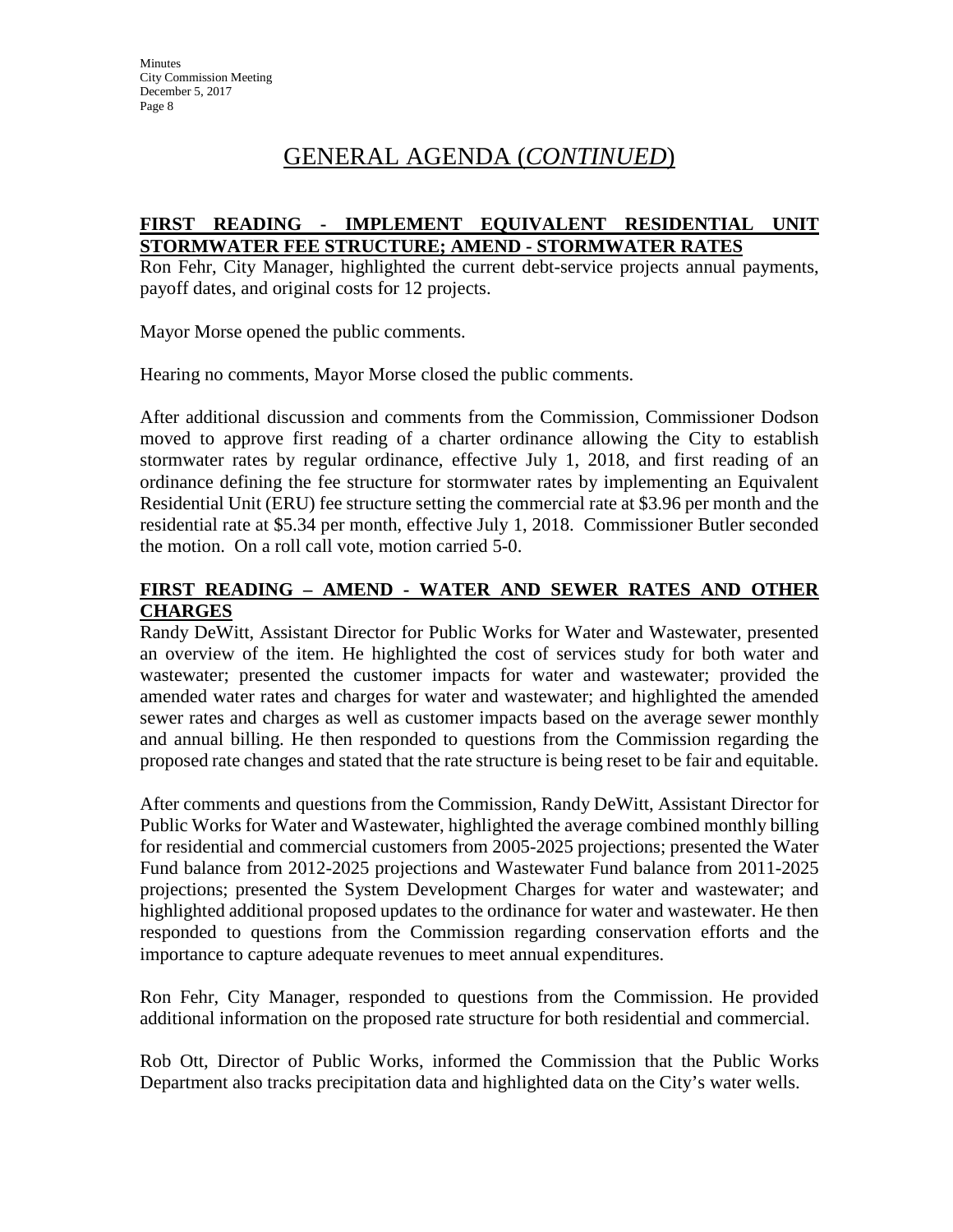#### **FIRST READING – AMEND - WATER AND SEWER RATES AND OTHER CHARGES** *(CONTINUED)*

Ron Fehr, City Manager, stated that equipment and technology improvements have been made at both the water and wastewater facilities resulting in greater efficiencies.

Mayor Morse opened the public comments.

Brad Hartenstein, representing the Flint Hills Area Builders Association, provided additional information and informed the Commission that their organization desires the best possible rates. He asked about the proposed connection fees and asked what happens after 2018.

Randy DeWitt, Assistant Director for Public Works for Water and Wastewater, responded to questions and stated the recommendation for the connection fees after 2018 is to increase the fees annually based on the rate of inflation. He reiterated the importance to examine the Fund balances every year and to make future assessments regarding rates as well as to look at the cost of services study every five years.

Hearing no other comments, Mayor Morse closed the public comments.

After discussion and additional comments from the Commission, Commissioner Dodson moved to approve first reading of ordinances amending applicable sections of Chapter 32 of the Code of Ordinances to modify water and sewer rates and charges as recommended, effective January 1, 2018. Commissioner Butler seconded the motion. On a roll call vote, motion carried 5-0.

# EXECUTIVE SESSION

At 9:28 p.m., Commissioner Butler moved to recess into Executive Session until 10:00 p.m. for the purpose of consulting with the City Attorney regarding a claim filed against the City which would be deemed privileged under the attorney/client relationship. Commissioner McCulloh seconded the motion. On a roll call vote, motion carried 5-0.

At 10:00 p.m., the Commission reconvened with Mayor Morse and Commissioners Butler, McCulloh, and Reddi in attendance. Commissioner Reddi moved to recess into Executive Session until 10:30 p.m., for the purpose of consulting with the City Attorney regarding a claim filed against the City which would be deemed privileged under the attorney/client relationship. Commissioner McCulloh seconded the motion. On vote, motion carried 4-0.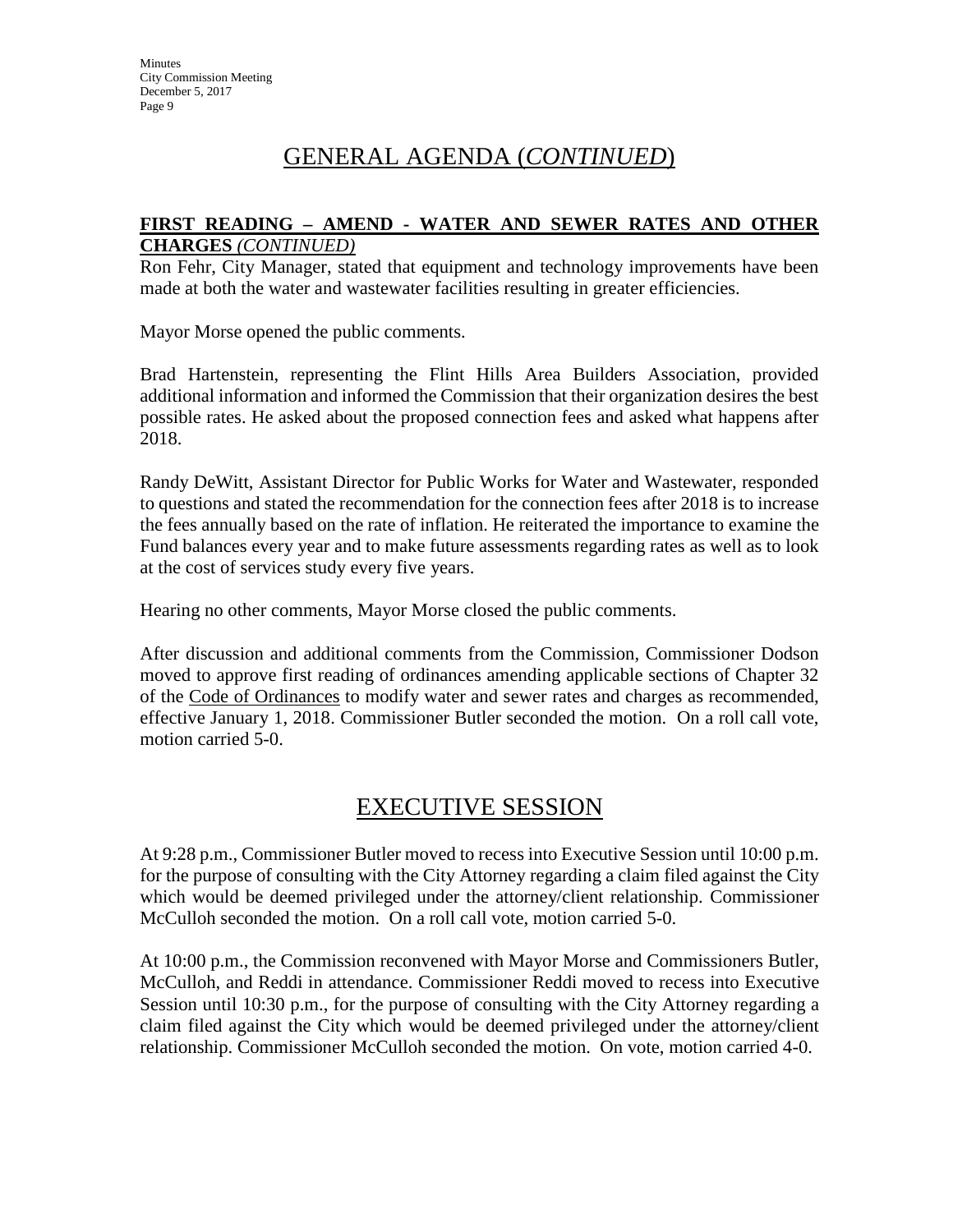# **EXECUTIVE SESSION (CONTINUED)**

At 10:30 p.m., the Commission reconvened with Mayor Morse and Commissioners Dodson, Butler, McCulloh and Reddi in attendance.

#### **ADJOURNMENT**

At 10:30 p.m., Mayor Morse announced the Commission adjourned.

s, MMC, City Clerk Gary

 $\widetilde{\mathcal{R}}$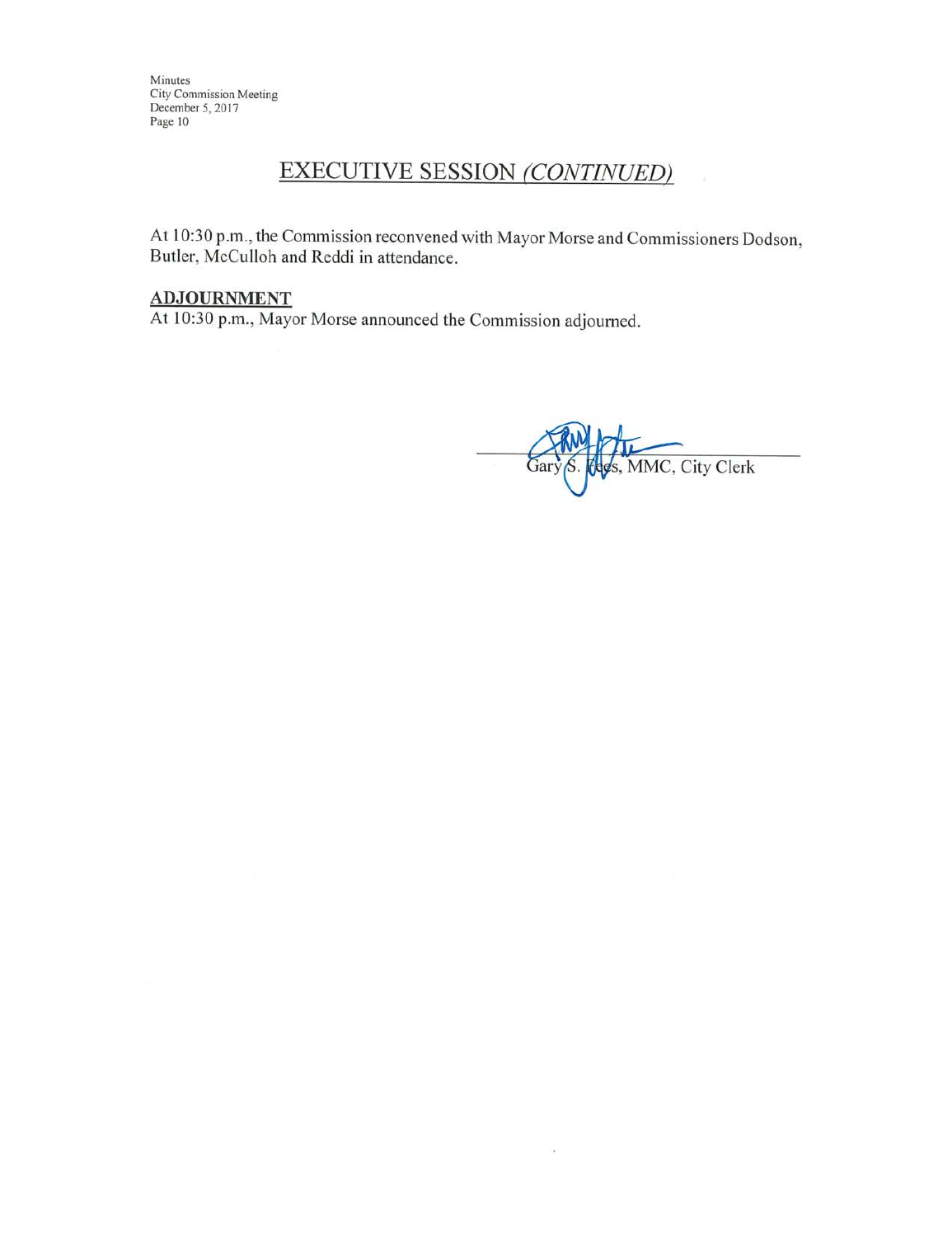*Attachment No. 1* 

# **Staff Report**

# **REZONING AMENDMENT**

| To:                                       | Manhattan Urban Area Planning Board                                                                                                                                                                                                                                                                                                                                    |
|-------------------------------------------|------------------------------------------------------------------------------------------------------------------------------------------------------------------------------------------------------------------------------------------------------------------------------------------------------------------------------------------------------------------------|
| From:                                     | Carol Davidson, CFM, CPM, Senior Planner                                                                                                                                                                                                                                                                                                                               |
| <b>Hearing Date:</b>                      | November 20, 2017                                                                                                                                                                                                                                                                                                                                                      |
| Re:                                       | To rezone Lot 4, Manhattan Corporate Technical<br>(MCT) Park, Unit 2; Lot 10, MCT Park, Unit 4; Lots 27<br>and 29, MCT Park, Unit 3; from I-5/AO/MBPO,<br>Business Park District with the Airport Overlay and<br>the Manhattan Business Park Overlay to I-<br>3/AO/MBPO, Light Industrial District with the Airport<br>Overlay and the Manhattan Business Park Overlay |
| <b>Applicant:</b>                         |                                                                                                                                                                                                                                                                                                                                                                        |
| <b>Property Owner:</b>                    |                                                                                                                                                                                                                                                                                                                                                                        |
| <b>Property Address:</b>                  | Lot 4, MCT Park, Unit 2; Lot 10, MCT Park, Unit 4; and<br>5970 and 5971 Technology Circle                                                                                                                                                                                                                                                                              |
| <b>Total Area:</b>                        | 32.93 acres                                                                                                                                                                                                                                                                                                                                                            |
| <b>Date of Neighborhood Meeting:</b>      | October 10, 2017                                                                                                                                                                                                                                                                                                                                                       |
| <b>Date of Public Notice Publication:</b> | October 30, 2017                                                                                                                                                                                                                                                                                                                                                       |
| <b>Date of City Commission:</b>           | First Reading: December 5, 2017<br>Second Reading: December 19, 2017                                                                                                                                                                                                                                                                                                   |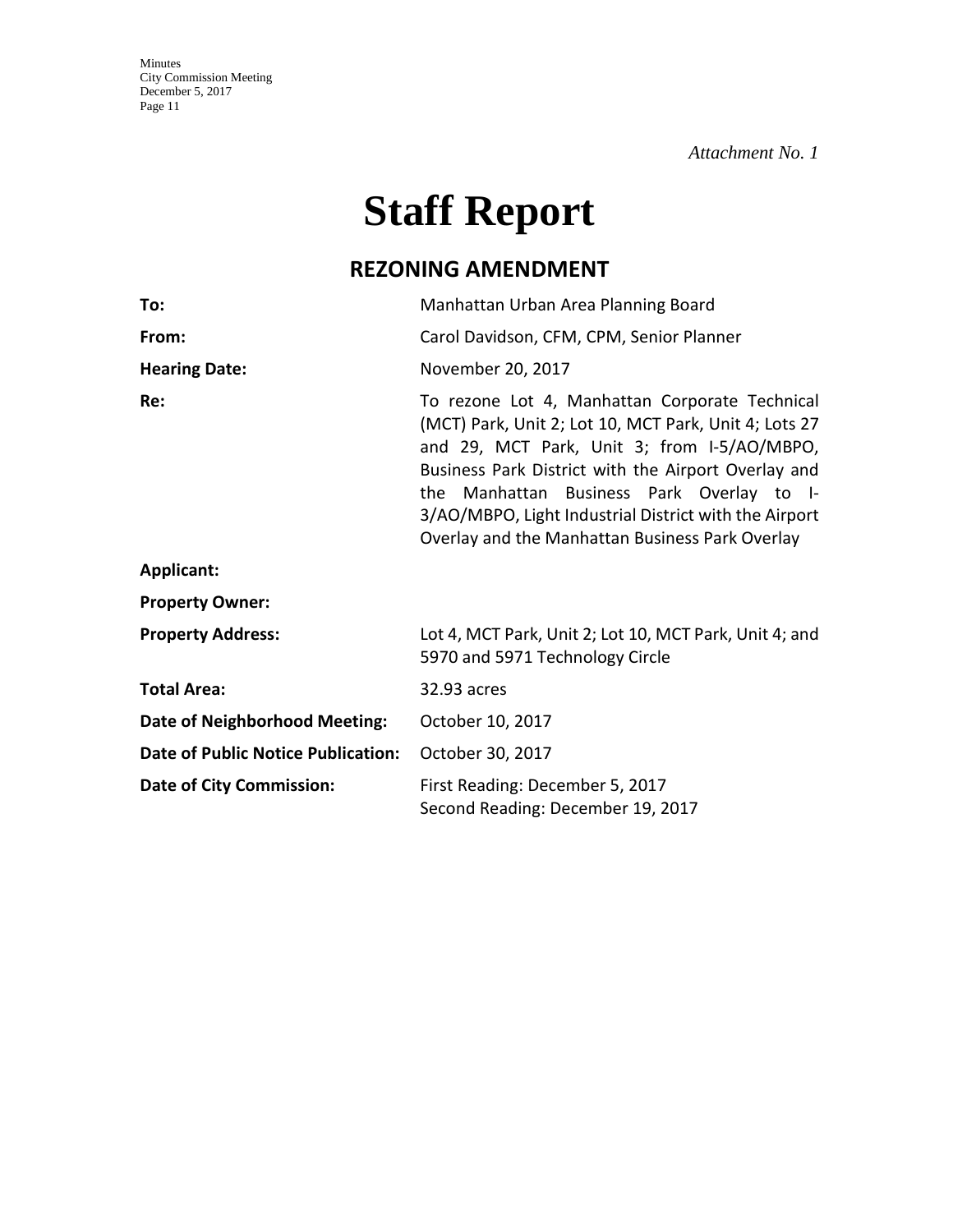

# **BACKGROUND**

The City of Manhattan is requesting the rezoning of four parcels within the Manhattan Corporation Technology Park, which is located northwest of the MHK Regional Airport. The majority of the lots located in this Tech Park are zoned I-3/AO/MBPO, Light Industrial District, Airport Overlay, and the Manhattan Business Park Overlay. The four lots in this request are currently zoned I-5/AO/MBPO, Industrial Park District, Airport Overlay, and the Manhattan Business Park Overlay. The purpose of this rezoning request is to rezone the four parcels to I-3/AO/MBPO to bring the remaining City-owned lots under the same zoning classification as the majority of the lots in this Park. This request will not affect the established AO and MBPO overlays; they will remain the same.

# **REVIEW OF MATTERS TO BE CONSIDERED AND STAFF FINDINGS**

The following items will help to determine if the specific property is suitable for the rezoning request. (These are the 13 matters to consider when rezoning as found in Article 15-403 (A)).

# **1. Existing Use of Property**

All four parcels are undeveloped and vacant at this time.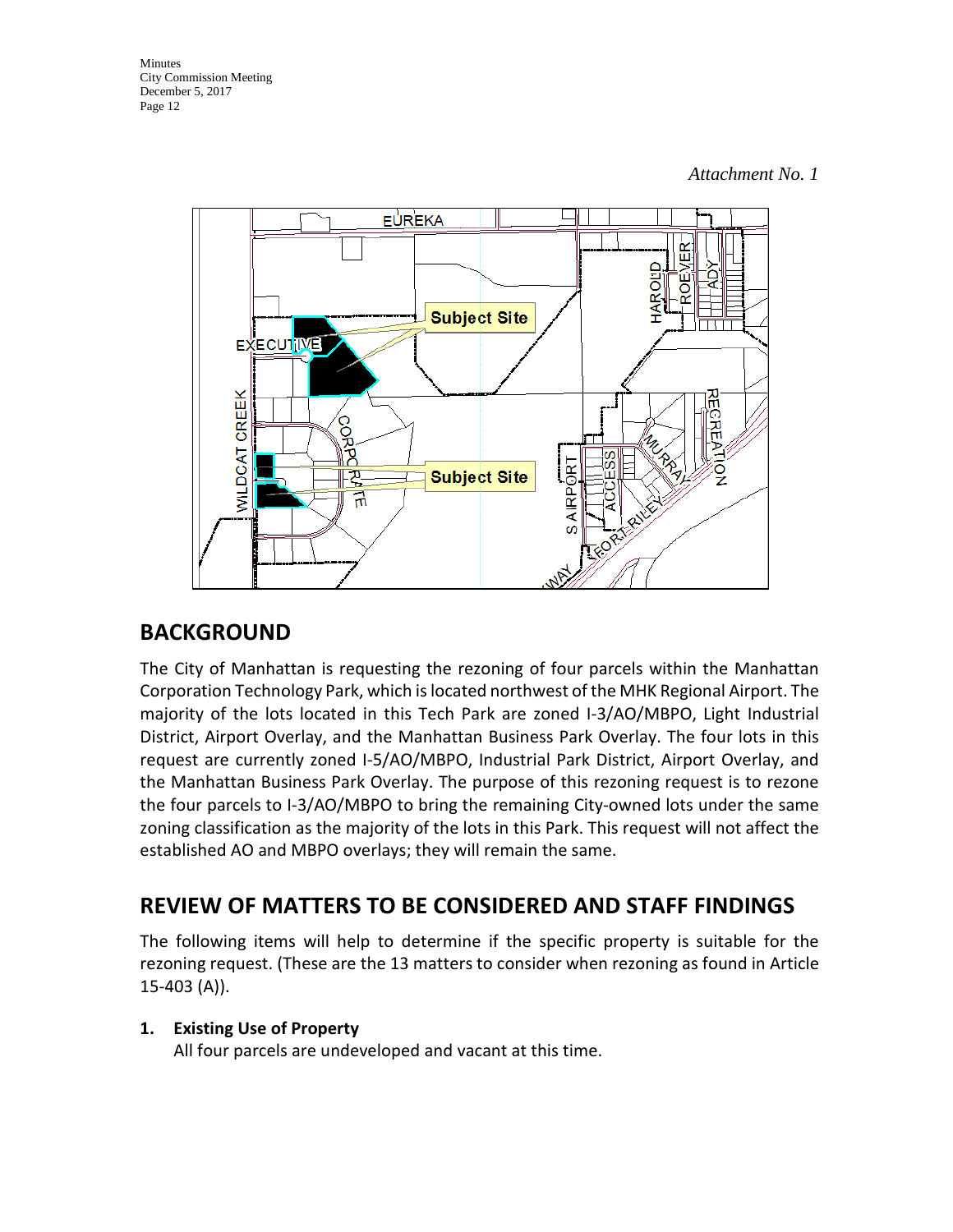#### **Staff Finding**

The properties are vacant; therefore, there is no use on these existing properties.

## **2. Physical and Environmental Characteristics of the Property**

All four lots have been cleared and are ready to be developed. Lot 4 on Executive Court is about 9.27 acres. The east side of the lot borders the airport and is located about 345 feet west of an airport runway spur. The lot generally slopes down from west to east, lowering about 20 feet over the span of the lot. Lot 10 on Executive Court is larger with approximately 15.39 acres. It is similar to Lot 4; however, the slope is only about a 10 foot difference over the span of the lot. 5970 Dry Hop Circle is the smallest lot, and it measures 2.71 acres. This lot corners Wildcat Creek Road. This lot also slopes from west to east and drops about 14 feet from west to east. The final lot, 5971 Dry Hop Circle also corners Wildcat Creek Road and is about 5.56 acres. The slope on this lot also drops 14 feet from west to east; however, since the lot is about twice the size of 5970, the slope is less dramatic. All four of the lots are outside of the Community Special Flood Hazard Area and do not require any extra floodplain measures.



#### **Staff Finding**

The property is cleared of vegetation, does not require floodplain measures, and has some sloping.

## **3. Surrounding Zoning and Land Uses of Nearby Properties**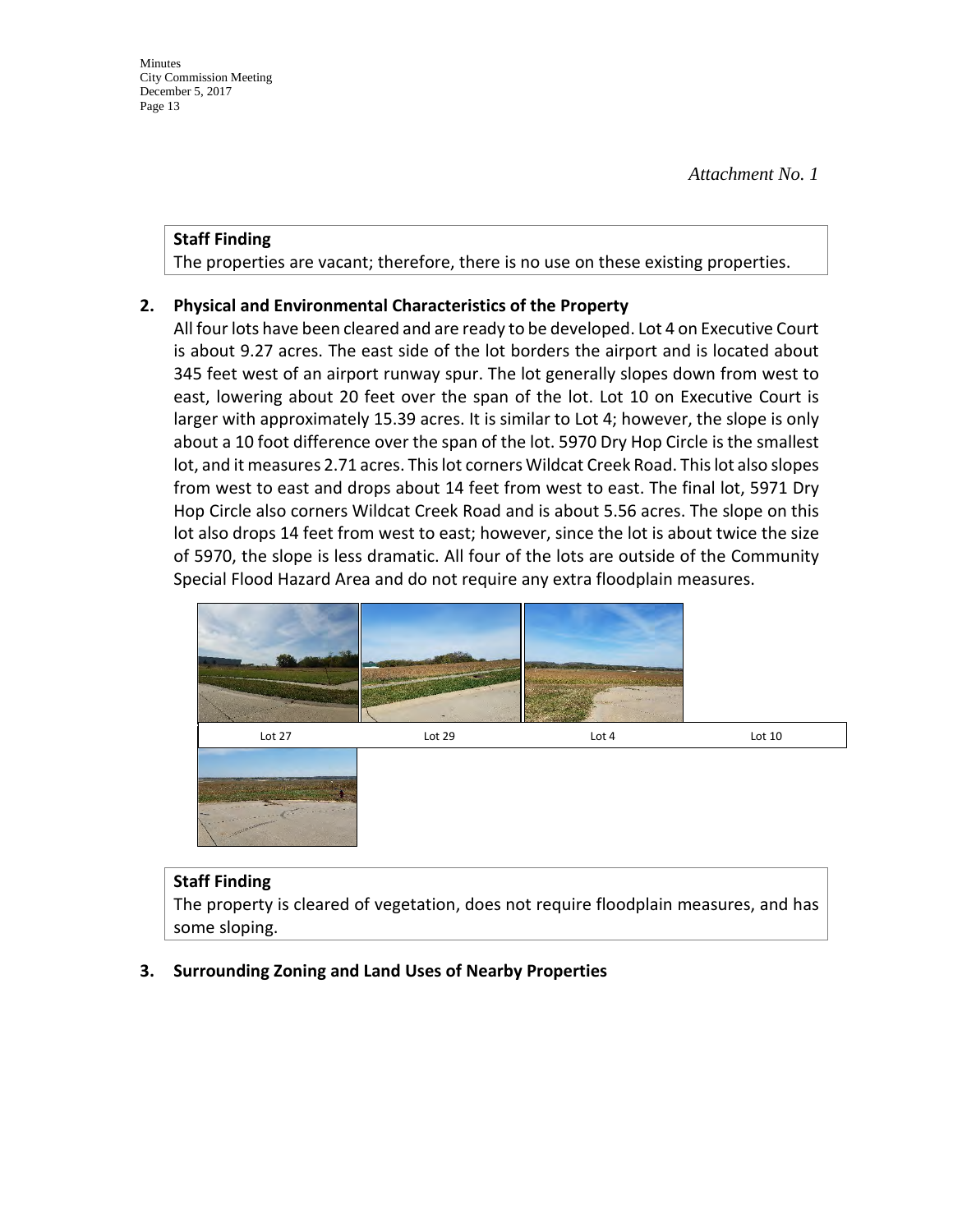| <b>North</b>                                                                                                                                                                                                                                            | I-3, Light Industrial District; AG, Agriculture<br><b>Riley County</b> |  |
|---------------------------------------------------------------------------------------------------------------------------------------------------------------------------------------------------------------------------------------------------------|------------------------------------------------------------------------|--|
| South                                                                                                                                                                                                                                                   | I-3, Light Industrial District                                         |  |
| East                                                                                                                                                                                                                                                    | I-3, Light Industrial District; MHK Regional<br>Airport                |  |
| West                                                                                                                                                                                                                                                    | I-5, Business Park District; Fort Riley                                |  |
| All surrounding Zoning includes the AO, Airport<br>Overlay and the MBPO, Manhattan Business Park<br>Overlay; except for Fort Riley doesn't carry either<br>overlay and MHK Regional Airport doesn't carry the<br>MBPO, Manhattan Business Park Overlay. |                                                                        |  |



The surrounding land uses include Flint Hills Beverage, Covan/Allied, Florence Corporation, Tall Grass Brewery and a couple of buildings owned by Kansas State University (KSU). All but one of the KSU buildings are located in the I-3, Light Industrial District.

## **Staff Finding**

The surrounding zoning is industrial with either the Airport Overlay or the Manhattan Business Park Overlay, and the existing surrounding land uses are industrial.

## **4. The Suitability of the Property for Land Uses to which it is Restricted Under Current Zoning**

The I-3, Light Industrial District allows for uses such as light manufacturing, research facilities, and warehousing (refer to Article 4-303 (A) for all permitted uses). These four lots are suitable for these types of uses. This location is far removed from residential properties and a large portion of this business park is already zoned I-3.

## **Staff Findings**

The properties are suitable for land uses within the I-3 District and therefore, make it suitable for the requested rezone.

## **5. The Character of the Neighborhood**

The surrounding neighborhood is comprised of industrial businesses, the Manhattan Regional Airport and Fort Riley.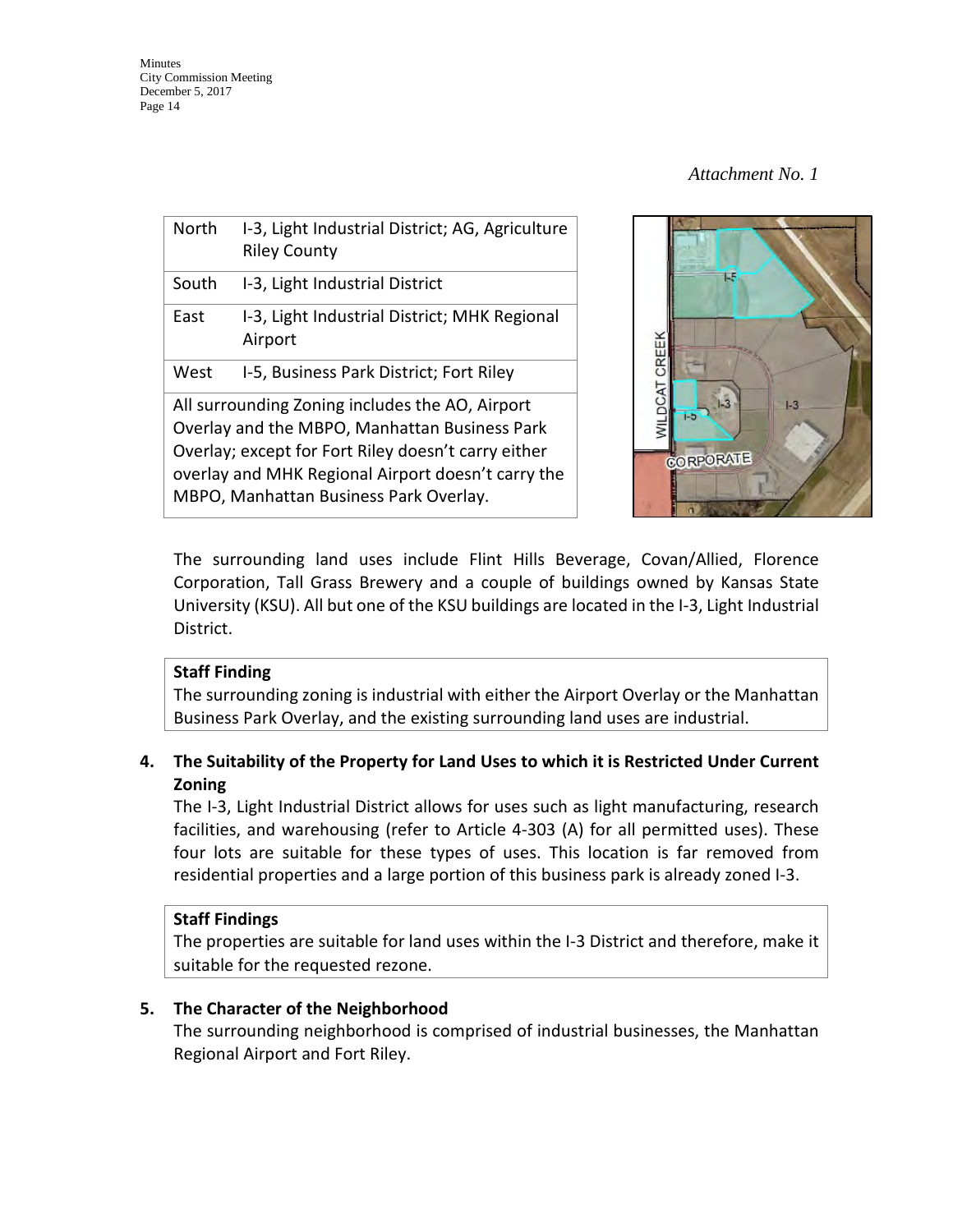#### **Staff Findings**

The character of the surrounding neighborhood is predominately industrial with some vacant parcels

### **6. The Compatibility of the Proposed Zoning District with Nearby Properties and the Extent to which it may Detrimentally Affect Those Properties**

The surrounding properties are zoned the same as the proposed rezoning, and the characteristics of each zone should be identical. The surrounding existing uses will be consistent in character as permitted uses in the proposed district.

#### **Staff Findings**

The proposed rezoning is very similar to the nearby zoning districts, and permitted uses in the proposed district are no anticipated to result in detrimental impacts on existing nearby properties.

### **7. Conformance of the requested change to the adopted Comprehensive Plan**

The Future Land Use map of the Manhattan Area 2035 Comprehensive Plan identifies this site as Office-Research Park (OR). Policies of the Office Research Park designations are listed below:

#### *OR-1: Characteristics*

*The Office/Research designation is intended to provide concentrated areas of high quality employment facilities, such as corporate office headquarters, research and development facilities, educational facilities, or supporting services in a planned setting. Ancillary commercial services and medium to high density residential may be incorporated in appropriate settings. Office/Research developments may be incorporated into a master planned neighborhood, as part of the KSU Campus, or located in close proximity to residential areas. Activities within an employment area typically take place indoors, and outdoor storage or other more industrial types of uses are typically not permitted. Some specialized research parks may include limited prototype production, or bioscience or agricultural research, such as in the K-State Research Park. This category may also include smaller office complexes consisting of a single building or several buildings that are not located within a typical office park setting. These smaller office complexes shall meet the intent of the policies within this section, to the*  extent that they apply. The Poyntz Avenue Corridor, located between 17th Street *and Juliette Avenue, is another designated office district with some unique characteristics and issues that are addressed more specifically in the adopted Poyntz Avenue Corridor District Plan.*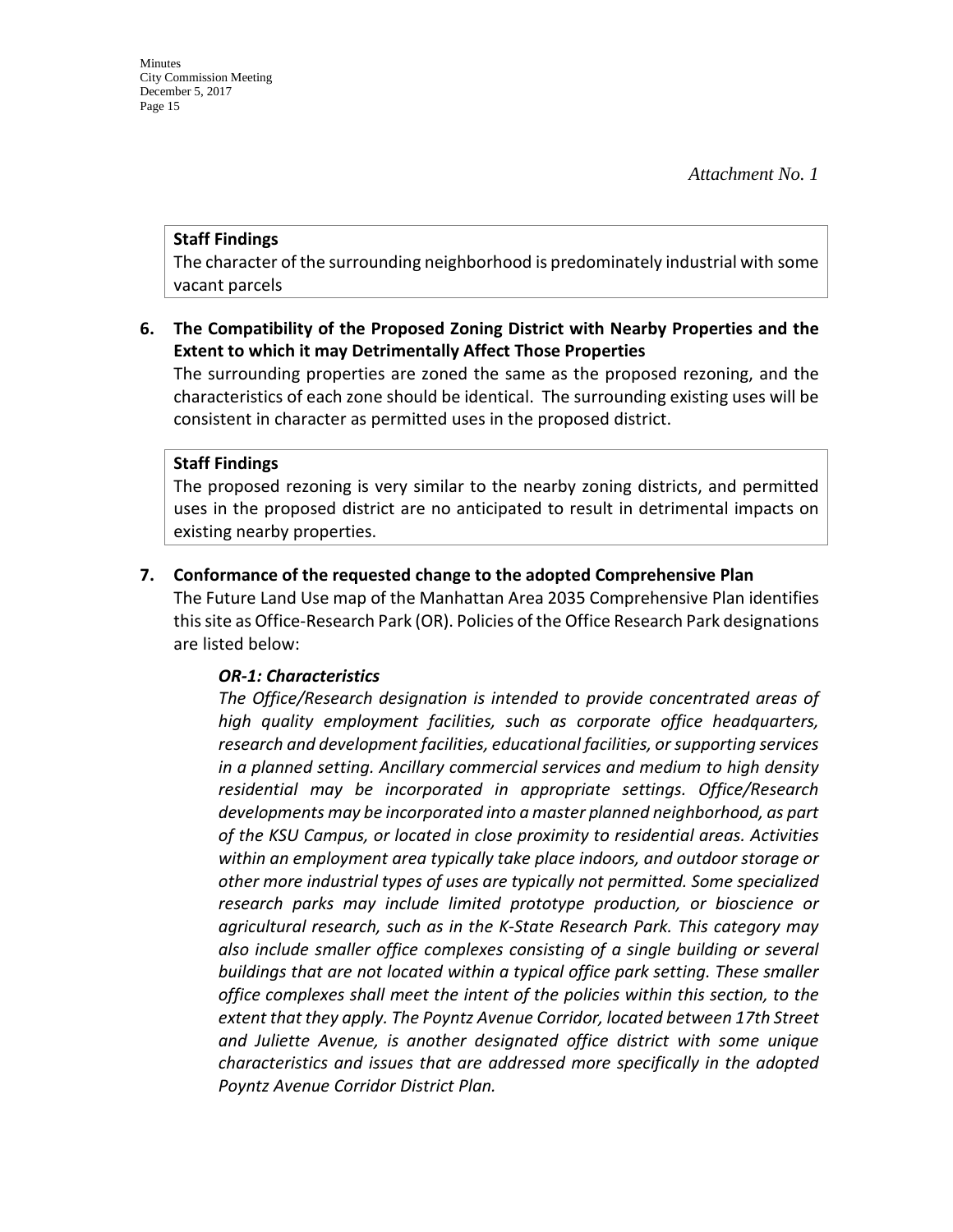#### *OR-2: Location*

*Office/Research facilities should have direct access to existing or planned arterial and collector streets and should not rely on local or residential streets for access. Multi-modal access should be considered in the location of employment areas.* 

### *OR-3: Site Layout and Design*

*Integrate Office/Research developments into the surrounding context, whether multiple buildings as part of a planned campus, or stand-alone buildings integrated as part of the urban or suburban fabric.*

#### *OR-4: Unified Character*

*Encourage a unified character for larger Office/Research developments achieved through the use of similar or complementary elements, such as materials, signage, landscaping and screening, and other site layout details.* 

### *OR-5: Common Areas*

*Provide plazas, courtyards, patios, quads, and other common outdoor gathering spaces for employees and visitors as part of standalone Office/Research developments. Provide access to adjacent trails or parks where applicable.* 

#### *OR-6: Multimodal Connectivity*

*Ensure Office/Research development areas are served by a system of collector and local streets, as well as sidewalks and pedestrian and bicycle pathways, which provide connectivity to surrounding neighborhoods, adjacent services, and existing or planned transit. Provide clear, direct pedestrian linkages to and between building entrances, outdoor gathering spaces, parking areas, and transit stops.* 

#### *OR-7: Outdoor Storage*

*Contain the functions of Office/Research facilities within buildings to the extent feasible. Accessory outdoor storage facilities typically should be of a limited nature and completely screened.*

The Future Land Use map within the Comprehensive Plan has several distinct use designations within the broader categories of Residential, Commercial/Mixed Use and Employment. Office/Research is found within the Employment use category along with Service Commercial and Industrial. The entire Manhattan Corporate Tech Park has the Future Land Use designation of Office/Research. However, this does not mean that this location is limited to the I-5 Zoning District alone. The designation on the Future Land Use map is considered a broad guideline as stated below: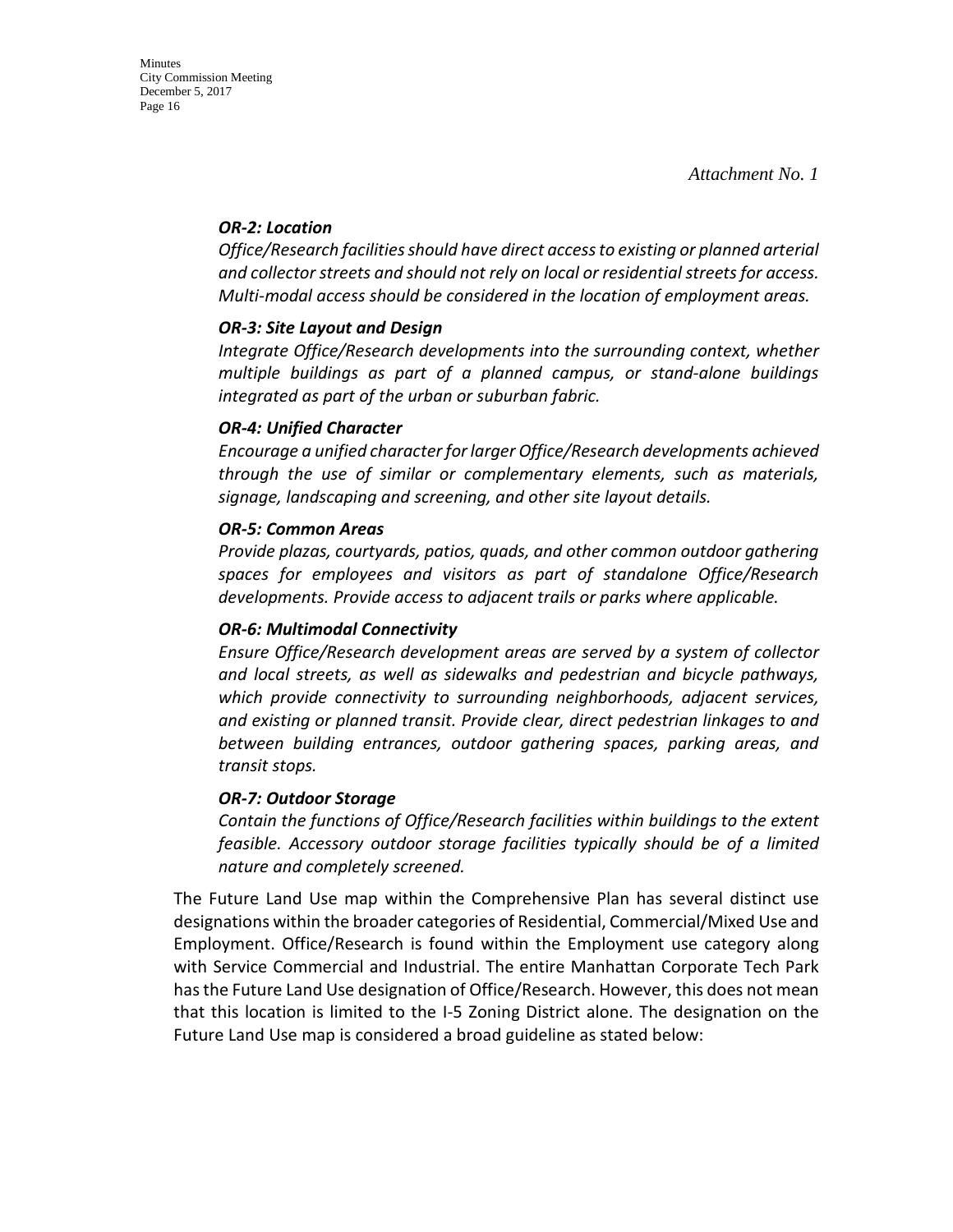**Minutes** City Commission Meeting December 5, 2017 Page 17

> *The Future Land Use map is not intended to provide specific land use designations for individual parcels. Instead, it establishes broad guidelines for land use patterns and should be applied in combination with the guiding principles, goals, and policies contained throughout the Comprehensive Plan. (Page 22)*

> While the original intent of this MCT Park was to encourage a business park district, the market has changed and this location has become more advantageous for light industrial uses. In fact, the market has changed to the point that the City and Manhattan Area Chamber of Commerce want to rebrand the park away from the original "Corporate Technology Park" to the "Manhattan Business Park" which is also why the covenants for this Park were removed. This change is in harmony with the guiding principles, goals, and policies of Chapter 3 and 10 of the Comprehensive Plan. These chapters encourage coordinated and efficient pattern of growth (Chapter 3) and a strong, diversified economic base (Chapter 10).

#### **Staff Findings**

While the rezoning does not conform to the Future Land Use map designation, it does conform to the general policies for industrial uses and the I-3 District.

#### **8. Zoning History and Length of Time Vacant as Zoned**

| Jan. 4, 1999:   | MUAPB approved Land Use Plan Amendment                                                                                                                                      |
|-----------------|-----------------------------------------------------------------------------------------------------------------------------------------------------------------------------|
| Jan. 19, 1999:  | City Commission approved 1 <sup>st</sup> reading ordinance to amend Land<br>Use Plan                                                                                        |
| Feb. 1, 1999:   | MUAPB recommended approval of annexation                                                                                                                                    |
| Feb. 2, 1999:   | City Commission approved $2nd$ reading ordinance to amend<br>Land Use Plan                                                                                                  |
| Feb. 16, 1999:  | City Commission adopted Resolution asking consent from Riley<br>Co., as owner, to annex South Airport Road & to make certain<br>findings on annexing business park/airport. |
| March 22, 1999: | Riley Co. Commission makes findings and adopts Resolution to<br>annex                                                                                                       |
| April 6, 1999:  | City Commission approved 1st reading annexation                                                                                                                             |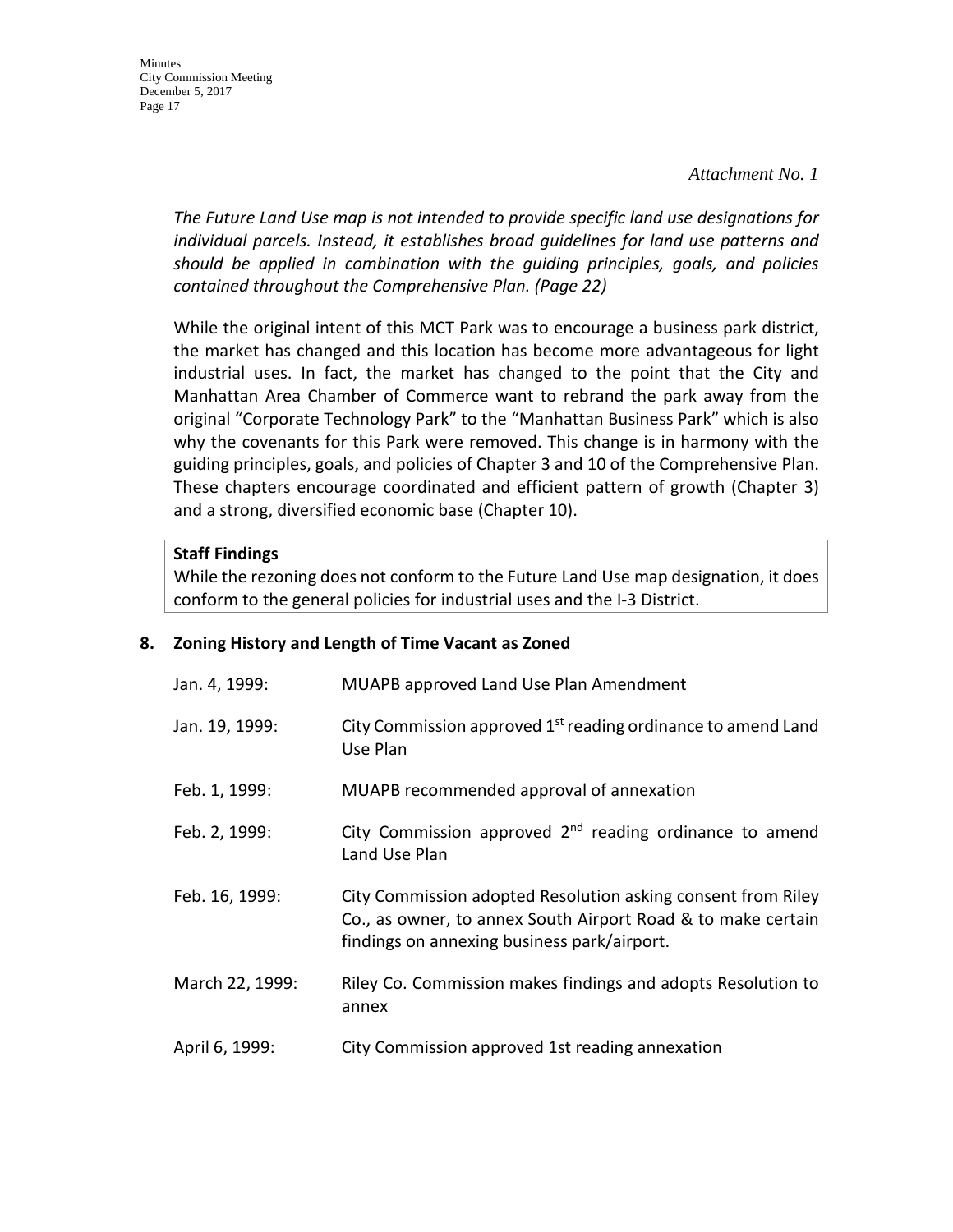*Attachment No. 1* 

| May 3, 1999:   | MUAPB recommended approval of rezoning Tracts II and III,<br>Preliminary Plat Corp. Tech Park, Unit 3, Lots<br>and approved<br>6-9, and 11-29                                                                                                                                                                                                                                                      |
|----------------|----------------------------------------------------------------------------------------------------------------------------------------------------------------------------------------------------------------------------------------------------------------------------------------------------------------------------------------------------------------------------------------------------|
| May 17, 1999:  | MUAPB considers Final Plat Corp. Tech Park, Unit 3                                                                                                                                                                                                                                                                                                                                                 |
| May 18, 1999:  | City Commission considers 1 <sup>st</sup> reading rezonings                                                                                                                                                                                                                                                                                                                                        |
| May 19, 1999:  | City Commission approves 2 <sup>nd</sup> reading annexation & rezoning of<br>the southern 2/3rds of the Technology Park, and acceptance of<br>easements and r-o-w on Final Plat of Unit 3.                                                                                                                                                                                                         |
| June 7, 1999:  | Manhattan Urban Area Planning Board recommends rezoning<br>the northern portion of the Technology Park: MCTP, Unit 1; Lot<br>4, MCTP, Unit 2; and proposed Lot 10 MCTP, Unit 4, to I-5/AO,<br>and approves the concurrent Preliminary and Final Plats of<br>MCTP, Unit 4.                                                                                                                          |
| July 6, 1999:  | City Commission approves first reading of rezoning of the<br>northern portion of the Technology Park, to I-5/AO.                                                                                                                                                                                                                                                                                   |
| July 20, 1999: | City Commission considers second reading to annex and rezone<br>the northern portion of the Technology Park.                                                                                                                                                                                                                                                                                       |
| May 2, 2005:   | MUAPB recommends approval of rezoning to add the<br>Corporate Technology Park Overlay District.                                                                                                                                                                                                                                                                                                    |
| June 7, 2005:  | City Commission approves first reading of an ordinance<br>rezoning the Corporate Technology Park to add the CTPO<br>District, and amends the Covenants, Conditions<br>and<br>Restrictions.                                                                                                                                                                                                         |
| June 21, 2005: | City Commission approves Ordinance No. 6480 rezoning to add<br>the CTPO District.                                                                                                                                                                                                                                                                                                                  |
| March 3, 2014  | Manhattan Urban Area Planning Board recommends approval<br>of rezoning of Lot 28, Manhattan Corporate Technology Park,<br>Unit 3, from I-5/CTPO/AO, Business Park District with Corporate<br>Technology Park Overlay District and Airport Overlay District, to<br>I-3/CTPO/AO, Light<br>Industrial<br>District with<br>Corporate<br>Technology Park Overlay District and Airport Overlay District. |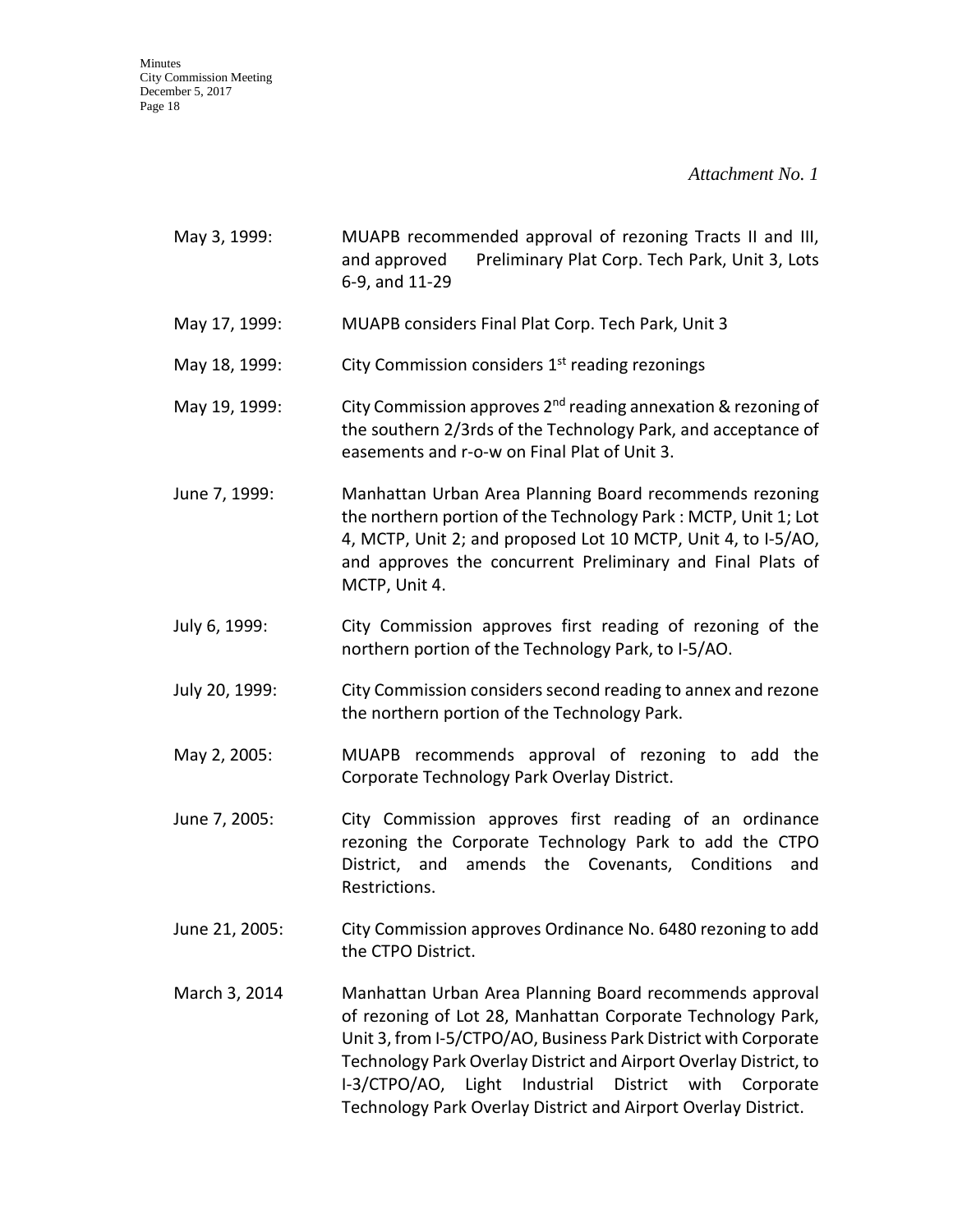#### *Attachment No. 1*

March 25, 2014 City Commission approves first reading of an ordinance rezoning of Lot 28, Manhattan Corporate Technology Park, Unit 3, from I-5/CTPO/AO, Business Park District with Corporate Technology Park Overlay District and Airport Overlay District, to I-3/CTPO/AO, Light Industrial District with Corporate Technology Park Overlay District and Airport Overlay District.

May 6, 2014 City Commission approves Ordinance No. 7068 rezoning Lot 28, Manhattan Corporate Technology Park, Unit 3, from I-5/CTPO/AO, Business Park District with Corporate Technology Park Overlay District and Airport Overlay District, to I-3/CTPO/AO, Light Industrial District with Corporate Technology Park Overlay District and Airport Overlay District.

#### **Staff Findings**

The subject properties have been zoned for industrial/business park uses, and the subject properties have remained vacant since their annexation into the City limits.

## **9. Whether the Proposed District would be Consistent with the Intent and Purpose of the Zoning Ordinance**

The intent and purpose of the Zoning Regulations is to protect the public health, safety, and general welfare; regulate the use of land and buildings within zoning districts to assure compatibility; and to protect property values.

Rezoning these parcels to the I-3, Light Industrial District, will not harm the public health, safety, and general welfare. As previously mentioned, the majority of the parcels in this Tech Park are already zoned I-3. Therefore rezoning these four parcels to I-3 will be compatible and should protect the values of the surrounding properties.

#### **Staff Findings**

The proposed zoning district is consistent with the intent and purpose of the zoning ordinance.

# **10. Relative Gain to the Public Health, Safety and Welfare that Denial of the Request Would Accomplish, Compared with the Hardship Imposed upon the Applicant that would result from Denial**

There would be no gain to public health, safety and welfare if this request is denied, the properties are vacant and surrounded by zoning districts and uses of similar character to the proposed zoning. If the proposed zoning is denied, the applicant could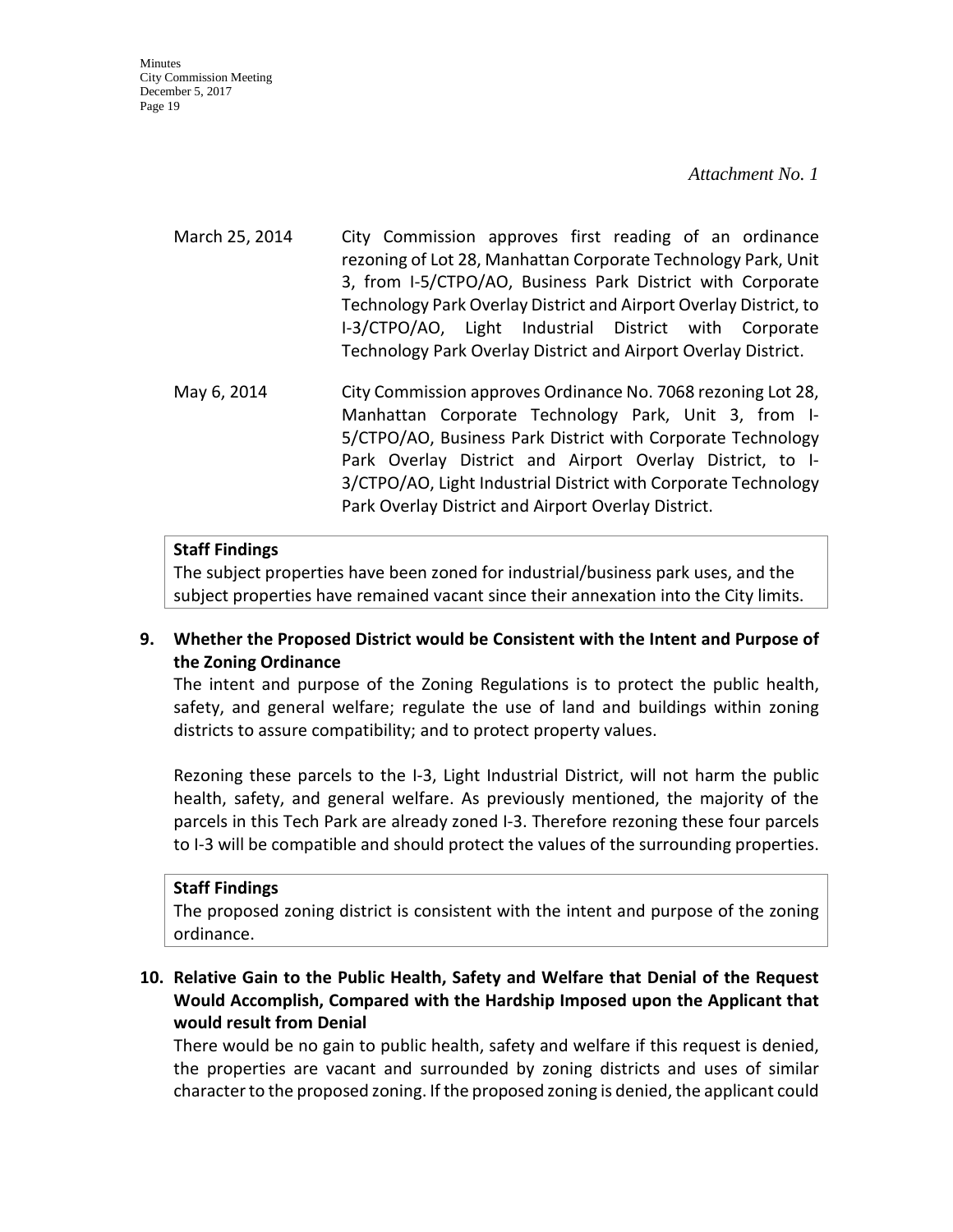develop the property in accordance with the current zoning. However, the market for this area is for industrial uses, and it is possible that they would remain undeveloped if this request is denied. There could, however, be a hardship imposed upon the applicant if this request is denied, in that these properties might remain undeveloped and therefore would not contribute to the economic vitality of this community. The proposed zoning does broaden the potential use and marketability of the property beyond the current zoning

### **Staff Findings**

There would be no relative gain to the public if this request is denied, and possible hardship to the applicant if it is denied.

**11. Whether Adequate Sewer and Water Facilities, Streets and other Needed Public Services Exist, or can be Provided, to Serve the Uses that would be Permitted by the Proposed Zoning District**

The streets and other public services are in place for these sites and they are adequate to serve the permitted uses in the proposed zoning district. However, the size and location of these utilities may need to be addressed to accommodate new development when the time arises. The details for all utilities will be addressed during the building permit process.

#### **Staff Findings**

Adequate sewer and water facilities, streets and other needed public services currently exist to serve all permitted uses of the proposed zoning district.

#### **12. Other Applicable Factors**

The site is located in the Fort Riley Noise Impact Area, and as per the MOU, Fort Riley was notified of the rezoning. Because the rezoning is for Industrial uses that are compatible with the Critical Area, Fort Riley had no comments.

#### **13. Staff Recommendation**

For this rezoning request, staff finds the properties are suited for the proposed I-3 District based on several factors. First of all, the majority of the surrounding neighborhood is already of this designation. The topography is not unusual and is suitable for the I-3 zoning. This proposed district is compatible with nearby properties and the character of the neighborhood, and should not have any detrimental effects. And furthermore, while the Future Land Use map of the Comprehensive Plan indicates this to be an office/research facility, the general policies do fit with the proposed industrial rezone. And finally, staff finds that this proposed zoning district is consistent with the intent and purpose of the Zoning Ordinance.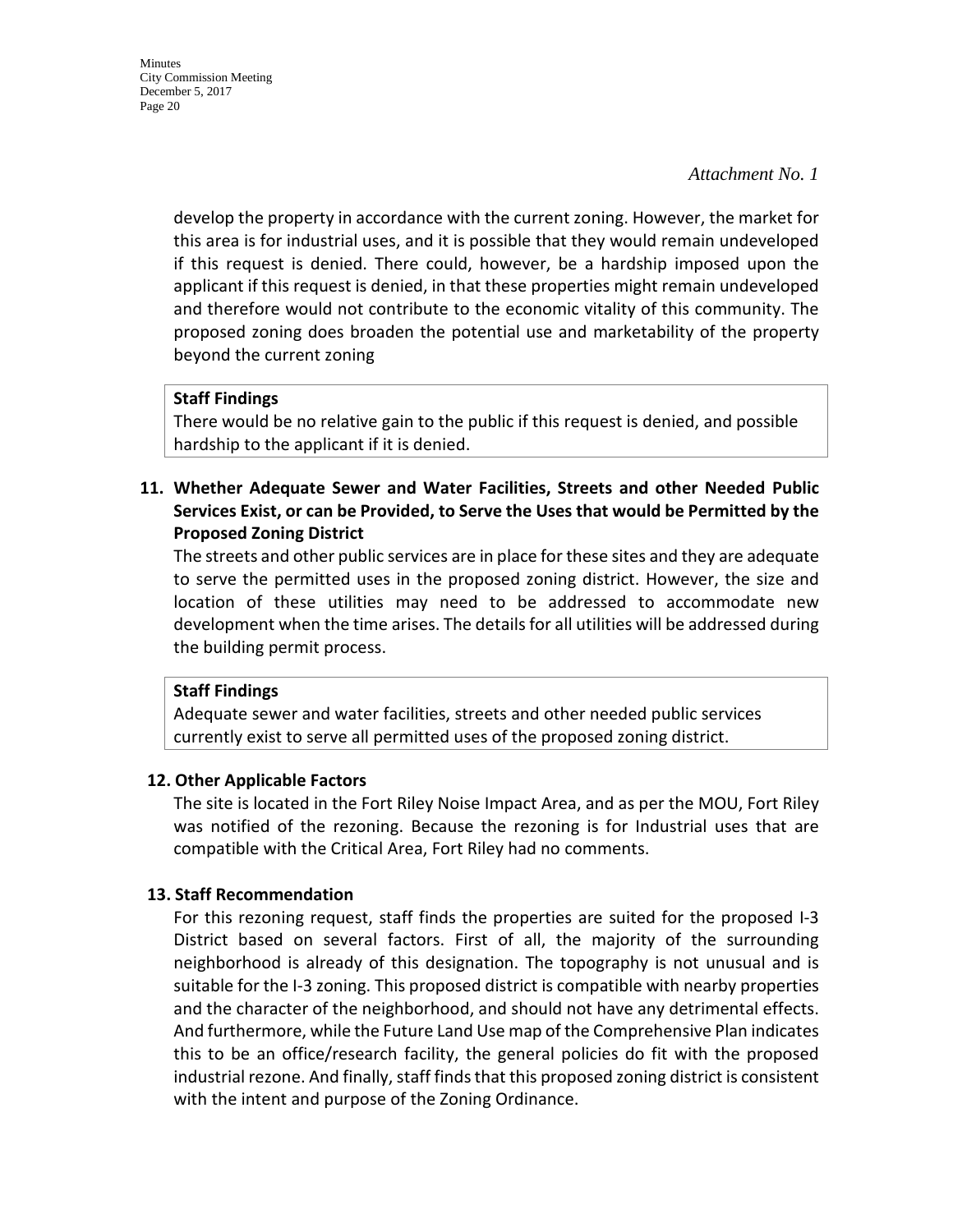*Attachment No. 1* 

#### **Staff's Conclusion**

Based on the findings found in this Staff Report, City Administration recommends approval of the proposed rezoning of Lot 4, Manhattan Corporate Technology Park, Unit 2; Lot 10, Manhattan Corporate Technology Park, Unit 4; Lots 27 and 29, Manhattan Corporate Technology Park, Unit 3; from I-5/AO/MBPO, Business Park District with the Airport Overlay and the Manhattan Business Park Overlay to I-3/AO/MBPO, Light Industrial District with the Airport Overlay and the Manhattan Business Park Overlay.

# **ALTERNATIVES**

- 1. Recommend approval of the proposed rezoning of Lot 4, Manhattan Corporate Technology Park, Unit 2; Lot 10, Manhattan Corporate Technology Park, Unit 4; Lots 27 and 29, Manhattan Corporate Technology Park, Unit 3; from I-5/AO/MBPO, Business Park District with the Airport Overlay and the Manhattan Business Park Overlay to I-3/AO/MBPO, Light Industrial District with the Airport Overlay and the Manhattan Business Park Overlay, based upon the findings in the staff report. (If your approval is also based upon evidence presented at the hearing, or other evidence, that should be state as part of your vote.)
- 2. Recommend denial of the proposed rezoning, stating the specific reasons for denial based upon the factors set forth herein.
- 3. Table the proposed rezoning to a specific date, for specifically stated reasons.

# **POSSIBLE MOTION**

The Manhattan Urban Area Planning Board recommends approval of the proposed rezoning of Lot 4, Manhattan Corporate Technology Park, Unit 2; Lot 10, Manhattan Corporate Technology Park, Unit 4; Lots 27 and 29, Manhattan Corporate Technology Park, Unit 3; from I-5/AO/MBPO, Business Park District with the Airport Overlay and the Manhattan Business Park Overlay to I-3/AO/MBPO, Light Industrial District with the Airport Overlay and the Manhattan Business Park Overlay based on the findings in the Staff Report.